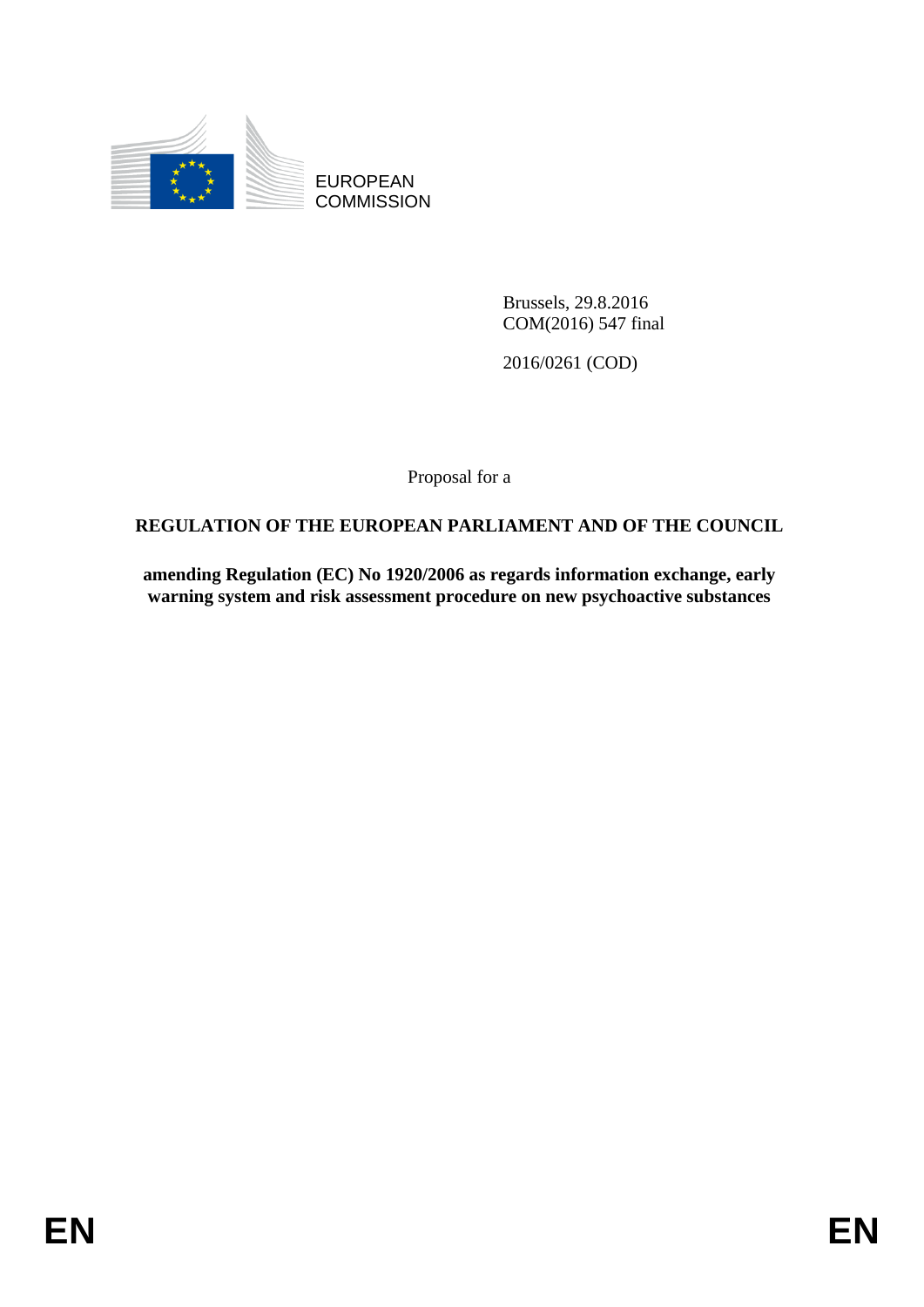## **EXPLANATORY MEMORANDUM**

## **1. CONTEXT OF THE PROPOSAL**

### **• Reasons for and objectives of the proposal**

Over the past decade there has been a massive growth in new psychoactive substances (NPS), at global level and in Europe as well, and there are no signs of a slowdown. In 2015, 100 new substances were reported for the first time to the EU Early Warning System (EWS), bringing the total number of new substances monitored to more than 560 – with more than 380 (70%) of these detected in the last five years alone.<sup>1</sup>

The United Nations General Assembly at the Special Session on the world drug problem (UNGASS, 19-21 April 2016) adopted the outcome document "Our joint commitment to effectively addressing and countering the world drug problem"<sup>2</sup>. A specific section deals with addressing emerging and persistent challenges and threats including NPS. The joint commitment calls for strengthening action to address the challenge of NPS as well as for enhancing information-sharing and early warning networks.

On 17 September 2013, the Commission put forward a package of two legislative proposals on new psychoactive substances: a proposal for a Regulation on new psychoactive substances<sup>3</sup> and a Directive amending Council Framework Decision  $2004/757/JHA$  of 25 October 2004 laying down minimum provisions on the constituent elements of criminal acts and penalties in the field of illicit drug trafficking, as regards the definition of drug<sup>4</sup>. The objective was to reduce the availability of new psychoactive substances that pose risk through swifter, more effective action on Union level compared to the currently applicable system based on Council Decision 2005/387/JHA of 10 May 2005 on the information exchange, risk assessment and control of new psychoactive substances<sup>5</sup>.

Inter-institutional negotiations of this legislative package have been ongoing for more than two years. The European Parliament adopted its legislative resolutions on 17 April 2014<sup>6</sup>. The Council did not adopt a general approach on the proposals; during the examination of the proposals Member States expressed doubts concerning the choice of Article 114 of the Treaty on the Functioning of the European Union (TFEU) as the legal basis for the proposed Regulation.

To achieve the same objective of a swifter, more effective EU action on NPS, the Permanent Representatives Committee (COREPER) on 6 April 2016<sup>7</sup> agreed to the approach proposed by the Netherlands Presidency in its discussion paper, including amendments of the draft Directive based on Article 83 TFEU that will in particular contain a definition of new psychoactive substances and provisions on swift Union level decision making in order to criminalise harmful new psychoactive substances in all Member States. COREPER also invited the Commission to present a proposal on amending the founding Regulation of the European Monitoring Centre for Drugs and Drug Addiction (EMCDDA), Regulation

 $\bar{1}$ <sup>1</sup> EU Drugs Market Report 2016, p. 28.

<sup>&</sup>lt;sup>2</sup> General Assembly Resolution A/RES/S-30/1.

 $\frac{3}{4}$  COM(2013) 619 final.

 $^{4}$  COM(2013) 618 final.

<sup>5</sup> OJ L 127, 10.5.2005, p. 32. The different policy options have been analysed in the impact assessment accompanying both proposals, SWD(2013) 319 final.

 $\frac{6}{5}$  European Parliament Document P7\_TA(2014)0453.

<sup>7</sup> Summary record, Council document 7908/1/16 REV 1 of 27 May 2016.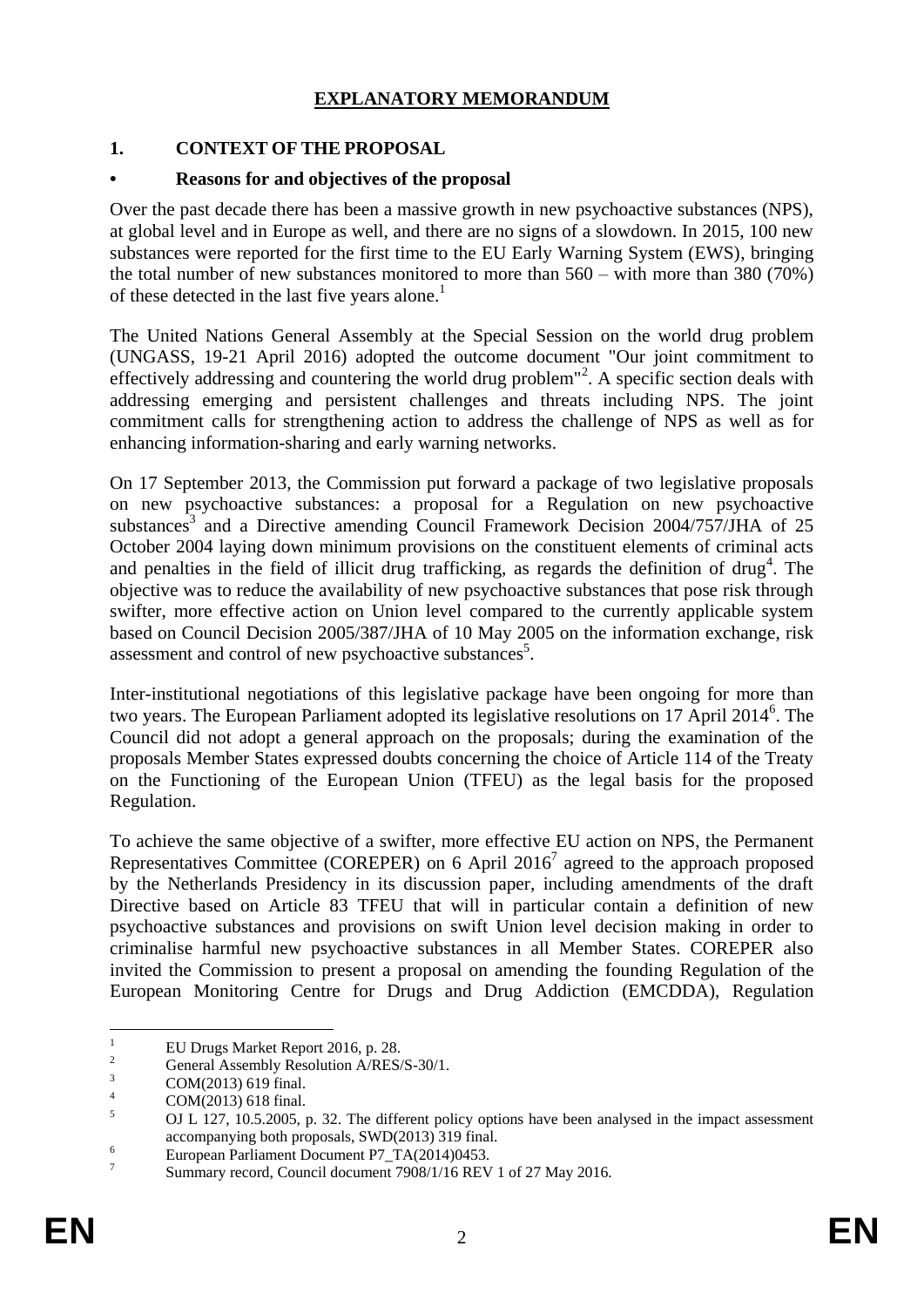1920/2006. According to the Summary Record of the 2580th meeting of COREPER this decision triggers the start of the 3 months' opt-in deadline for the Member States concerned by Protocol 21 and has consequences under Protocol 22 annexed to the TEU. The European Parliament is informed about this change by a letter from the Council.

Given that the decision of COREPER aims to achieve the same objectives as proposed by the package of 2013, the Commission proposes targeted amendments of Regulation 1920/2006 integrating the draft provisions on early warning system and risk assessment procedure that were part of the 2013 Commission proposal for a Regulation on new psychoactive substances into the founding Regulation of the EMCDDA. The Commission will consider the withdrawal of the proposal on a Regulation on new psychoactive substances in preparing Commission's Work Programme for 2017.

The new proposal as the previous one aims at strengthening the EU early warning system and the risk assessment and at streamlining procedures to ensure more effective and fast action. Therefore, in order to speed up the process, deadlines are substantially shortened compared to the current system based on Council Decision 2005/387/JHA. For the purpose of swift and effective collection of information on NPS, the EMCDDA should conclude working arrangements with Europol, the European Medicines Agency, the European Chemicals Agency and the European Food Safety Authority without undue delay following the publication of the Regulation in the Official Journal.

This proposal also ensures a participation of EUROPOL in the early warning system and risk assessment procedure, in particular as input on the involvement of criminal groups in the manufacture and distribution of new psychoactive substances is concerned.

According to Article 23 of Regulation 1920/2006 the Commission may propose, if appropriate, and in the light of developments in respect of regulatory agencies on the basis of the next evaluation of the Centre further amendments to the EMCDDA founding Regulation.

# **• Consistency with existing policy provisions in the policy area**

The proposal reflects the priorities set out by the European Agenda on Security<sup>8</sup> adopted on 28 April 2015. The European Agenda of Security stresses that the market for illicit drugs remains the most dynamic of criminal markets, with a recent trend being the proliferation of new psychoactive substances. It also states that the production of these substances is increasingly taking place in the Union thus pointing to the urgency of adopting a new legislative framework.

This proposal has to be read in conjunction with Directive (EU) …/ … [amending Council Framework Decision 2004/757/JHA of 25 October 2004 laying down minimum provisions on the constituent elements of criminal acts and penalties in the field of illicit drug trafficking<sup>9</sup>]. Both instruments are designed to replace the mechanism established by Council Decision 2005/387/JHA.

<sup>8</sup>  $\frac{8}{9}$  COM(2015) 185 final.

<sup>9</sup> OJ L 335, 11.11.2004, p.8.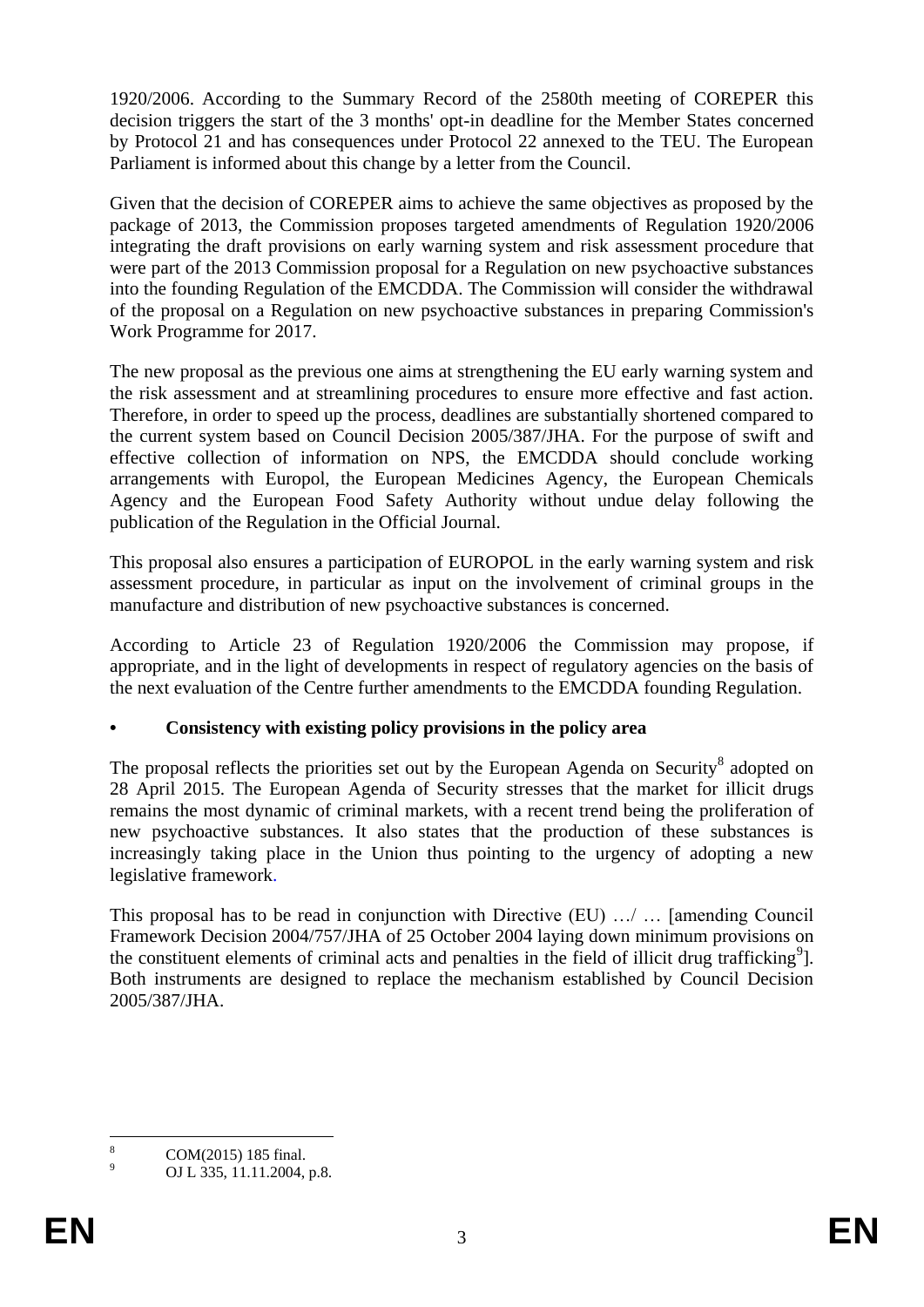# **2. LEGAL BASIS, SUBSIDIARITY AND PROPORTIONALITY**

# **• Legal basis**

The proposal is based on Article 168(5) TFEU, which empowers the European Parliament and the Council to adopt measures concerning monitoring, early warning of and combating serious cross border threats to health whilst excluding any harmonisation of the laws and regulations of the Member States.

# **• Subsidiarity**

There is a clear need for EU action on new psychoactive substances. Member States alone cannot reduce the problems caused by the spread of harmful new psychoactive substances. Uncoordinated national action in this area can produce adverse knock-on effects, for instance displacement of harmful substances from one Member State to another. Criminal groups may exploit this situation.

Consequently, EU-level action is necessary to ensure that potentially harmful new psychoactive substances, which cause EU-wide concern, can be identified, assessed and, if they pose risks, incriminated in all Member States. This Regulation has therefore to be read in conjunction with Directive (EU) …/ … [amending Council Framework Decision 2004/757/JHA of 25 October 2004 laying down minimum provisions on the constituent elements of criminal acts and penalties in the field of illicit drug trafficking] since both acts are designed to replace the mechanism established by Council Decision 2005/387/JHA.

# **• Proportionality**

The proposal is proportionate and does not go beyond what is necessary to achieve the objectives because it only addresses new psychoactive substances that are a concern at the EU level.

## **• Choice of the instrument**

The proposal concerns the amendment of a Regulation. There are no indications that a different instrument than a Regulation would be appropriate.

# **3. RESULTS OF EX-POST EVALUATIONS, STAKEHOLDER CONSULTATIONS AND IMPACT ASSESSMENTS**

## **• Stakeholder consultations**

This proposal follows an agreement by COREPER on 6 April 2016 on a compromise approach proposed by the Netherlands Presidency of the Council. In the meeting of the Committee on Civil Liberties, Justice and Home Affairs (LIBE) of the European Parliament of 15 June 2016, the Rapporteurs and the Shadow Rapporteurs announced that they have taken the decision to pursue this new approach as a package and work together with the Council and the Commissions to reach agreement. As the content reflects this agreement, this new proposal does not require further stakeholder consultations.

## **• Impact assessment**

The Commission conducted an impact assessment of policy alternatives in the context of the package of two proposals put forward on 17 September of 2013. The impact assessment in particular concluded that the quality and quantity of information available at EU level and shared by Member States as well as the capacity to rapidly identify and assess new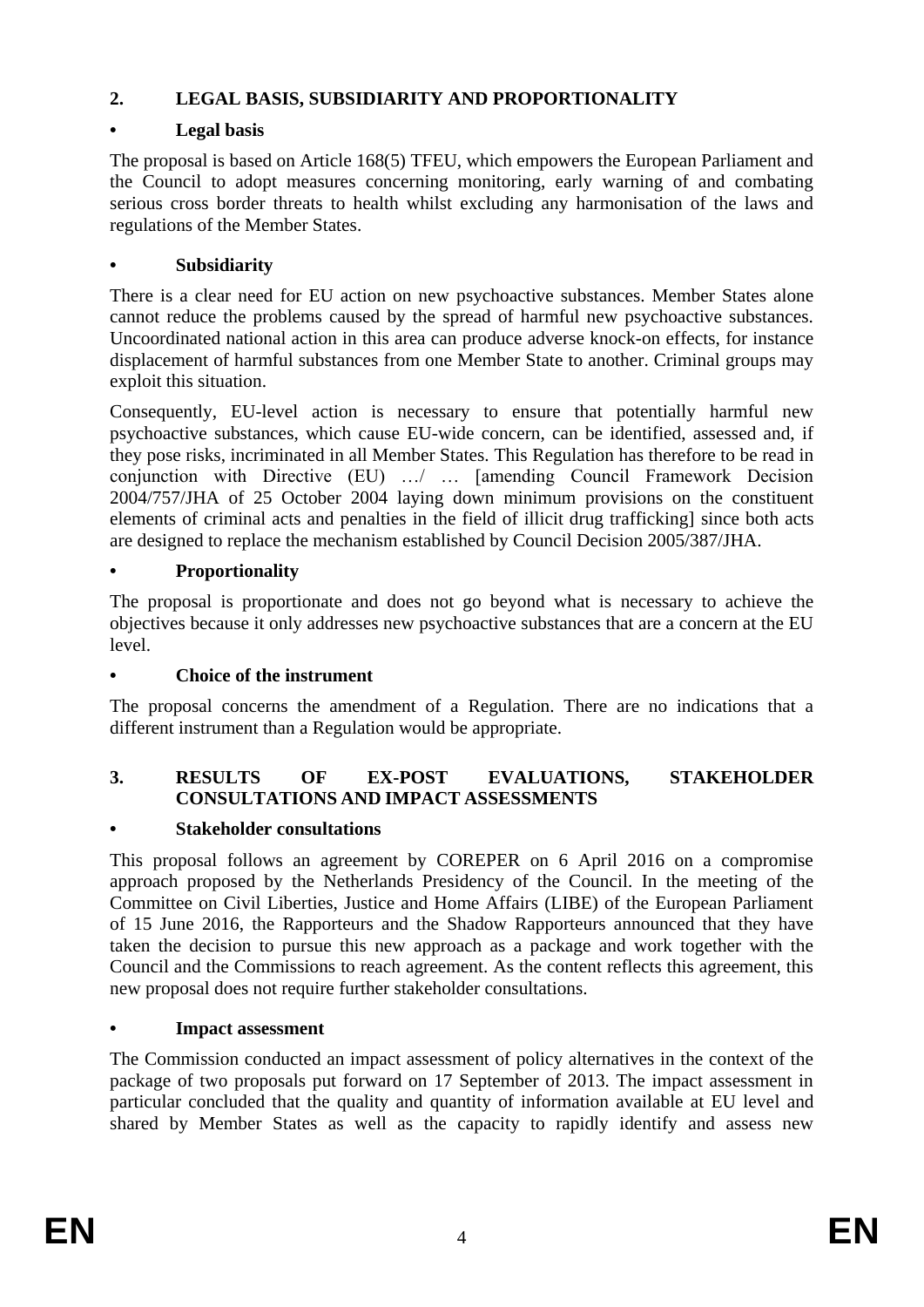psychoactive substances needs to be improved.<sup>10</sup> Therefore, no new impact assessment is required for this proposal.

# **4. BUDGETARY IMPLICATIONS**

The EMCDDA is tasked with the exchange of information, the early warning system and the risk assessment procedure on new psychoactive substances. The subsidy for the Centre forms already part of the Union's budget.

However, for the Centre to adequately deal with the growing number of requests related to information exchange on new psychoactive substances as well as with the proposed streamlined procedures for the EU early warning system and risk assessment procedure, an amount of EUR 676.000 in total for the period 2017-2020 for the system development and an amount of EUR 100.000 per year to finance three additional contract agents will need to be added to the Centre's budget.

# **5. OTHER ELEMENTS**

# **• Monitoring, evaluation and reporting arrangements**

The EMCDDA is on a regular basis evaluated according to Article 23 of Regulation 1920/2006. According to this article, the Commission shall initiate an external evaluation of the EMCDDA every six years to coincide with the completion of two of the Centre's threeyear programmes.

# **• Detailed explanation of the specific provisions of the proposal**

Article 1 provides for the following amendments to Regulation 1920/2006:

*New point (f) in Article 2 (Tasks)* – this provision clarifies that tasks of the EMCDDA are information exchange and early warning on new psychoactive substances as well as risk assessment. The Centre also monitors all new psychoactive substances that have been reported by Member States.

*New Article 5a (Exchange of information, early warning system and risk assessment on new psychoactive substances)* – this provision establishes the respective roles of Member States, the EMCDDA and Europol in the process of exchange of information and early warning on new psychoactive substances.

*New Article 5b (Initial report)* – this provision lays down the contents and the procedures for the drawing up and the transmission by the EMCDDA of an initial report on a new psychoactive substance. Europol, the European Medicines Agency, the European Chemicals Agency and the European Food Safety Authority are associated to the collection of information for an initial report.

*New Article 5c (Risk assessment procedure and report)* – this provision empowers the Commission to request the EMCDDA to assess the risks of a new psychoactive substance on which an initial report has been drawn up. It lays down the procedures for the risk assessment, which is to be conducted by the Scientific Committee of the EMCDDA, and for the drawing up and the transmission of a risk assessment report.

*New Article 5d (Exclusion from risk assessment) –* this provision details such circumstances in which no risk assessment is to be conducted on a new psychoactive substance.

 $10$ 

SWD(2013) 319 final, p. 46-75.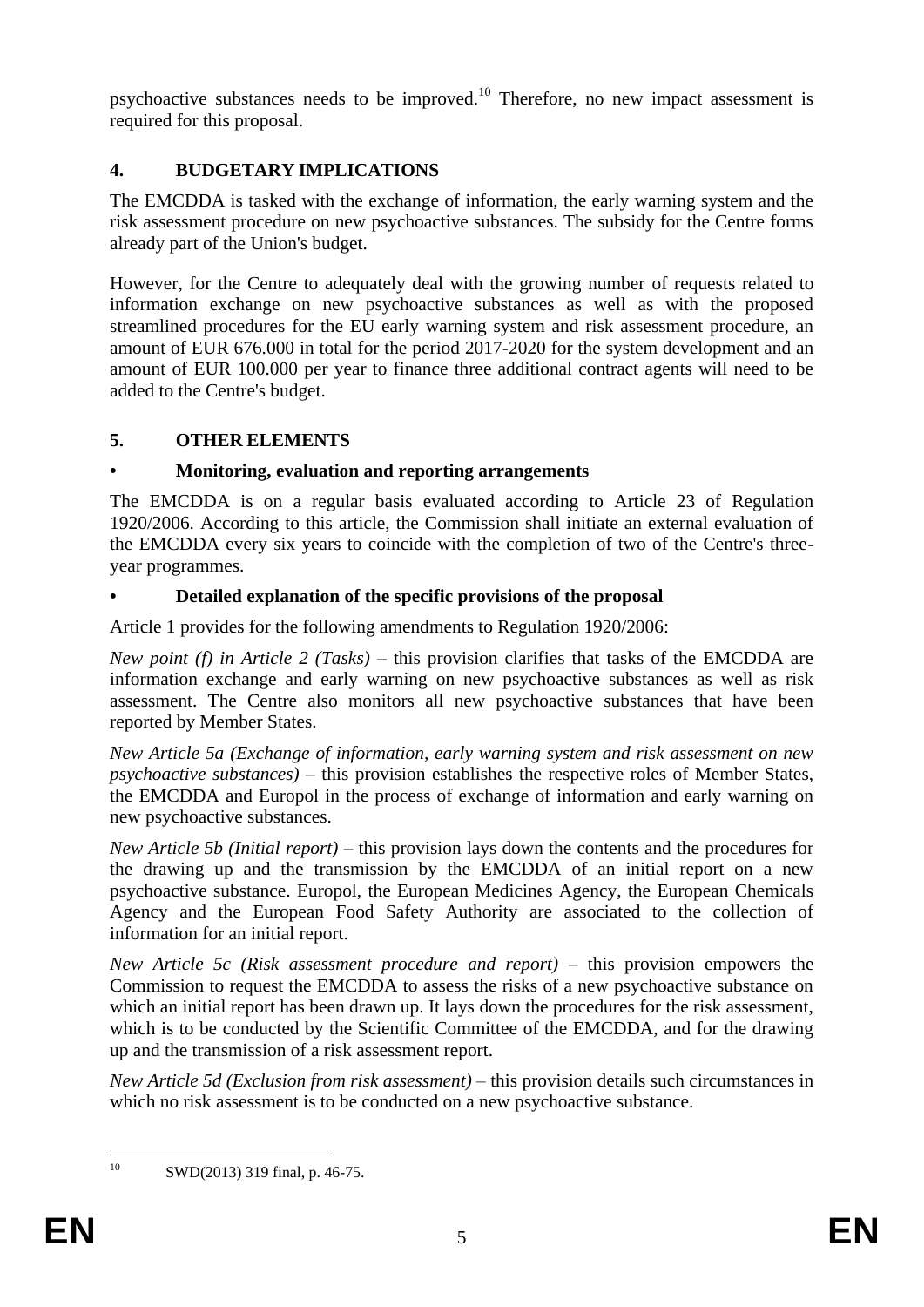Article 2 establishes when the Regulation shall enter into force.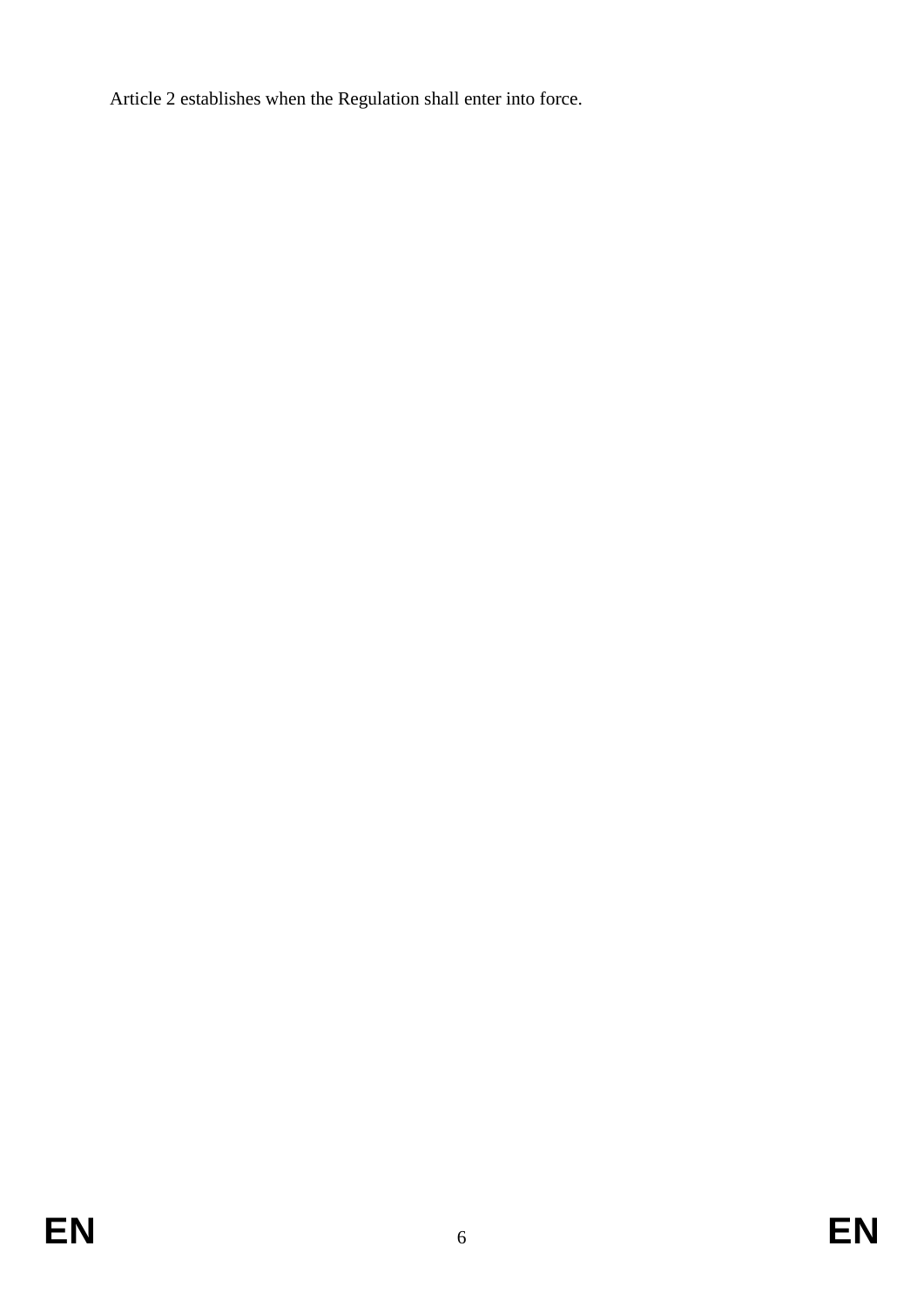### 2016/0261 (COD)

### Proposal for a

## **REGULATION OF THE EUROPEAN PARLIAMENT AND OF THE COUNCIL**

#### **amending Regulation (EC) No 1920/2006 as regards information exchange, early warning system and risk assessment procedure on new psychoactive substances**

THE EUROPEAN PARLIAMENT AND THE COUNCIL OF THE EUROPEAN UNION,

Having regard to the Treaty on the Functioning of the European Union, and in particular Article 168(5) thereof,

Having regard to the proposal from the European Commission,

After transmission of the draft legislative act to the national parliaments,

Having regard to the opinion of the European Economic and Social Committee<sup>1</sup>,

Having regard to the opinion of the Committee of the Regions<sup>2</sup>,

Acting in accordance with the ordinary legislative procedure,

Whereas:

- (1) New psychoactive substances can pose serious cross border threats to health which makes necessary to enhance monitoring, early warning and combating of those threats.
- (2) During the past years, Member States have notified an increasing number of new psychoactive substances via the mechanism for rapid exchange of information which was established by Joint Action 97/396/JHA adopted by the Council on the basis of Article K.3 of the Treaty on European Union concerning the information exchange, risk assessment and the control of new synthetic drugs<sup>3</sup> and was further strengthened by Council Decision  $2005/387/JHA<sup>4</sup>$ .
- (3) New psychoactive substances that pose health and social risks across the Union should be addressed at the Union level. This Regulation has therefore to be read in conjunction with Council Framework Decision  $2004/757/JHA<sup>5</sup>$  [as amended by Directive (EU) .......] since both acts are designed to replace the mechanism established by Council Decision 2005/387/JHA.
- (4) It is necessary to insert provisions concerning the information exchange and early warning system on new psychoactive substances as well as the risk assessment procedure into Regulation (EC) 1920/2006 of the European Parliament and of the

 $\mathbf{1}$  $\frac{1}{2}$  OJ C, , p.

 $\frac{2}{3}$  OJ C, , p.

<sup>3</sup> Council Joint Action 97/396/JHA of 16 June 1997 concerning the information exchange, risk assessment and control of new synthetic drugs (OJ L 167, 25.6.1997, p. 1).

<sup>&</sup>lt;sup>4</sup> Council Decision 2005/387/JHA of 10 May 2005 on the information exchange, risk assessment and control of new psychoactive substances (OJ L 127, 20.5.2005, p. 32).

 $\frac{5}{5}$  Council Framework Decision 2004/757/JHA of 25 October 2004 laying down minimum provisions on the constituent elements of criminal acts and penalties in the field of illicit drug trafficking (OJ L 335, 11.11.2004, p. 8).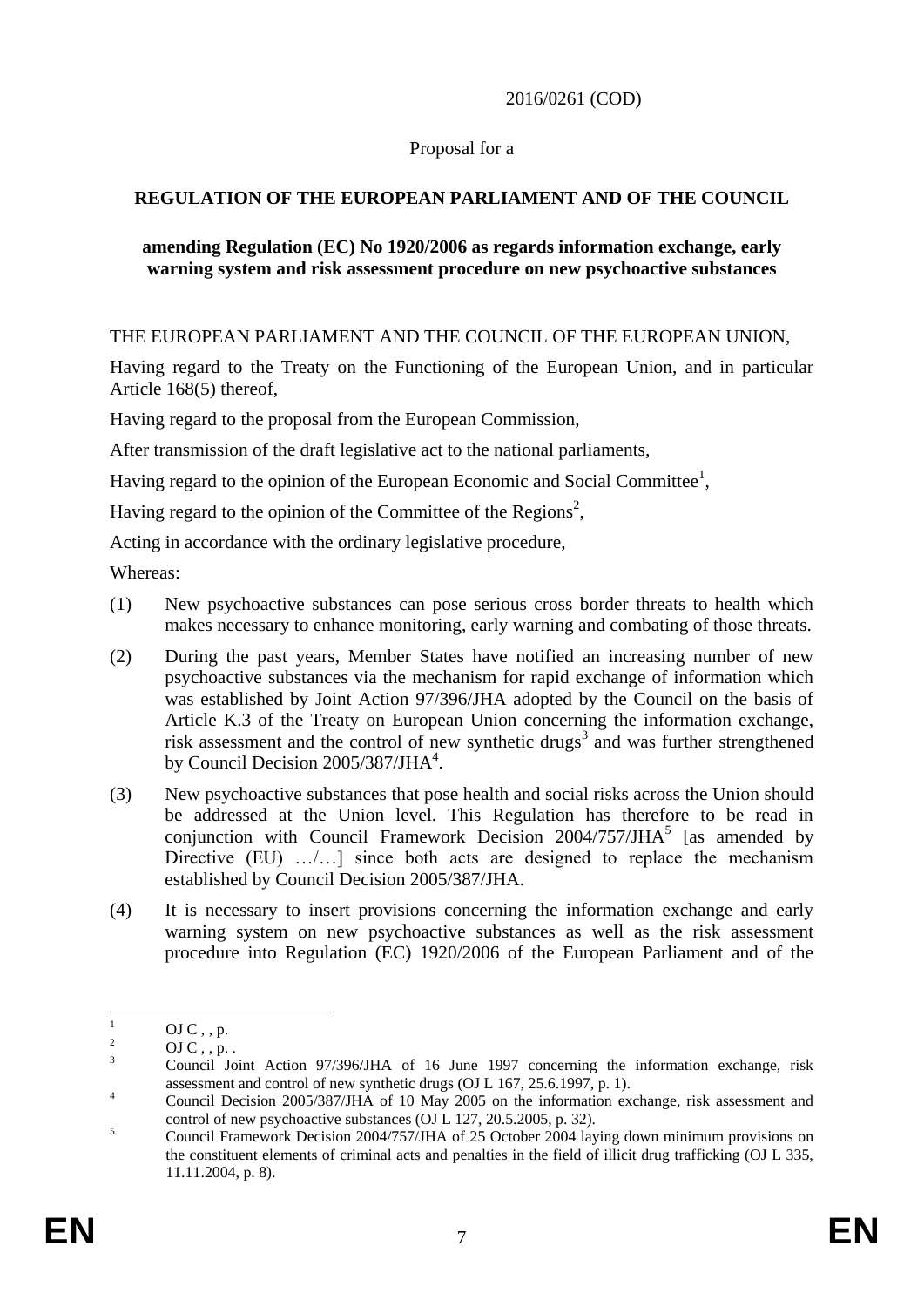Council.<sup>6</sup> In particular provisions concerning the early warning on new psychoactive substances should be strengthened and the procedures for drawing up an initial report and organising the risk assessment procedure should be made more efficient. Substantially shortened deadlines for all stages of the procedure should be set.

- (5) Any Union action on new psychoactive substances should be based on scientific evidence.
- (6) Following the risk assessment procedure, the Commission should determine whether the new psychoactive substances should be incriminated, in line with the procedure provided for in Council Framework Decision 2004/757/JHA [as amended by Directive (EU) …/…]. This Regulation will enter into force on the same day as the day for transposition of the Directive since both acts are designed to replace the mechanism established by Council Decision 2005/387/JHA.
- (7) No risk assessment should be conducted on a new psychoactive substance if it is subject to an assessment under international law, or if it is an active substance in a medicinal product or in a veterinary medicinal product.
- (8) Regulation (EC) 1920/2006 should therefore be amended accordingly.

HAVE ADOPTED THIS REGULATION:

#### *Article 1*

## **Amendments to Regulation (EC) No 1920/2006**

Regulation (EC) No 1920/2006 is amended as follows:

(1) In Article 2 the following point (f) is added:

### "(f) **Exchange of information, early warning system and risk assessment on new psychoactive substances**

- (i) collecting, collating, analysing, and assessing the available information from the Reitox National Focal Points and the Europol National Units on new psychoactive substances as defined in Article […] of Council Framework Decision 2004/757/JHA [as amended by Directive (EU) …/…] and communicating this information to the Reitox National Focal Points and the Europol National Units as well as to the Commission without undue delay;
- (ii) drawing up the initial report or combined initial report in accordance with Article 5b;
- (iii) organising the risk assessment procedure in accordance with Articles 5c and 5d;

 $6\overline{6}$ <sup>6</sup> Regulation (EC) No 1920/2006 of the European Parliament and of the Council of 12 December 2006 on the European Monitoring Centre for Drugs and Drug Addiction (OJ L 376, 27.12.2006, p.1).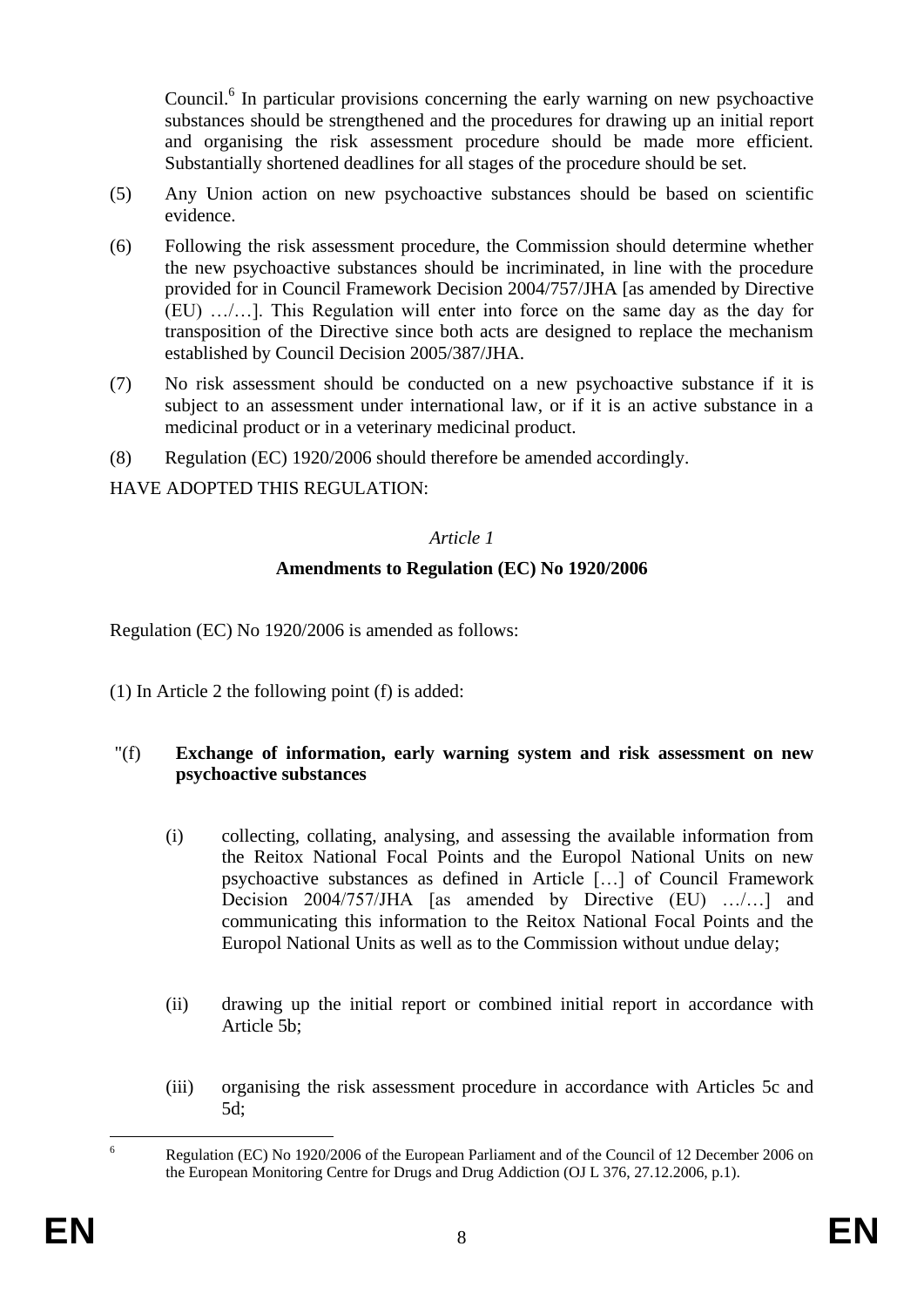- (iv) monitoring, in cooperation with Europol and with the support of the Reitox National Focal Points and the Europol National Units, all new psychoactive substances that have been reported by Member States."
- (2) In Article 5 (2) the second and third subparagraphs are deleted.
- (3) The following Articles 5a, 5b, 5c and 5d are inserted:

#### "*Article 5a*

#### **Information exchange and early warning system on new psychoactive substances**

Each Member State shall ensure that its Reitox National Focal Points and the Europol National Unit provide timely and without any undue delay to the Centre and Europol the available information on new psychoactive substances. The information shall be related to the detection and identification, use and patterns of use, potential and identified risks, manufacture, extraction, distribution, trafficking, commercial, as well as medical and scientific use of these substances.

The Centre, in cooperation with Europol, shall collect, analyse, assess, and communicate this information in a timely manner to Member States with a view to providing Member States with any information required for the purposes of early warning and for the purposes of allowing the Centre to draw up the initial report or the combined initial report pursuant to Article 5b.

#### *Article 5b*

#### **Initial report**

- 1. Where the Centre, the Commission or the Council, acting by a simple majority of Member States, consider that the information shared on a new psychoactive substance collected pursuant to Article 5a in one or more Member States gives rise to concerns that the new psychoactive substance may pose health or social risks at the Union level, the Centre shall draw up an initial report on the new psychoactive substance.
- 2. The initial report shall contain:
	- (a) a first indication of the nature or scale of health and social risks associated with the new psychoactive substance;
	- (b) a chemical and physical description of the new psychoactive substance, the methods and the precursors used for its manufacture or extraction;
	- (c) a pharmacological and toxicological description of the new psychoactive substance;
	- (d) information on the involvement of criminal groups in the manufacture and distribution of the new psychoactive substance;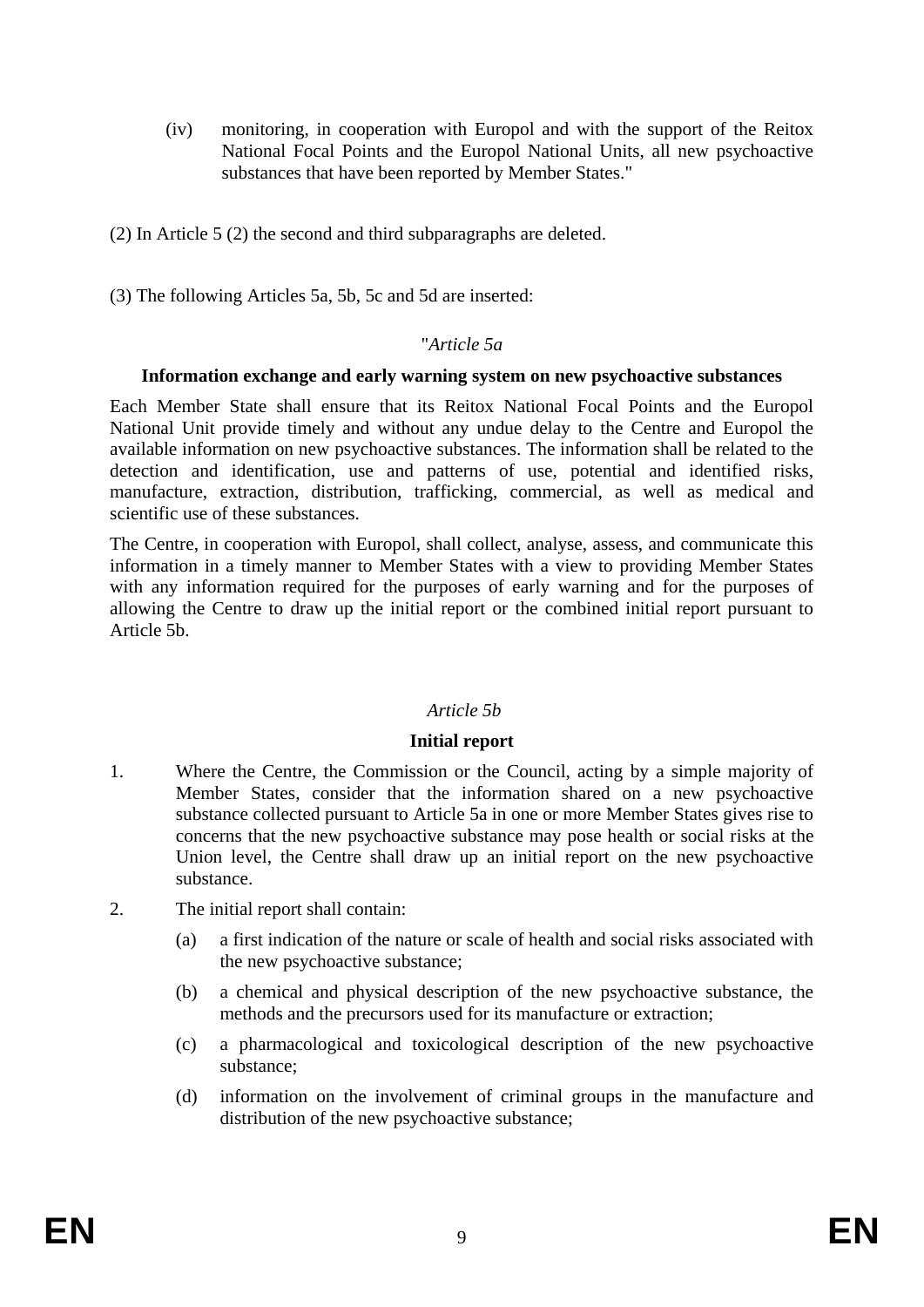- (e) information on the human and veterinary medical use of the new psychoactive substance, including as an active substance in a medicinal product or veterinary medicinal product;
- (f) information on whether the new psychoactive substance is subject to any restrictive measures in the Member States.
- (g) information on whether the new psychoactive substance is currently under assessment, or has been under assessment, within the system established by the 1961 Single Convention on Narcotic Drugs, as amended by the 1972 Protocol, or the 1971 Convention on Psychotropic Substances (United Nations system).
- 3. For the purpose of the initial report, the Centre shall use information which is already at its disposal.
- 4. Where the Centre considers it necessary, it shall request the Reitox National Focal Points to provide additional information on the new psychoactive substance. The Reitox National Focal Points shall provide that information within two weeks of the receipt of the request.
- 5. The Centre shall request the European Medicines Agency to provide information on whether, in the Union or in any Member State, the new psychoactive substance is:
	- (a) an active substance in a medicinal product or a veterinary medicinal product that has obtained a marketing authorisation;
	- (b) an active substance in a medicinal product or a veterinary medicinal product that is the subject of an application for a marketing authorisation;
	- (c) an active substance in a medicinal product or a veterinary medicinal product that has obtained a marketing authorisation, but the marketing authorisation has been suspended by the competent authority;
	- (d) an active substance in an unauthorised medicinal product in accordance with Article 5 of Directive 2001/83/EC of the European Parliament and of the Council<sup>7</sup> or in a veterinary medicinal product prepared extemporaneously by a person authorised to do so under national legislation in accordance with Article 10(1)(c) of Directive 2001/82/EC of the European Parliament and of the Council<sup>8</sup>;
	- (e) an active substance in authorised clinical trials and in investigational medicinal products in accordance with Article 2(d) of Directive 2001/20/EC of the European Parliament and of the Council<sup>9</sup>.
- 6. The Centre shall request Europol to provide information on the involvement of criminal groups in the manufacture and distribution of the new psychoactive substance, and in any use of the new psychoactive substance.

 $\overline{\tau}$ <sup>7</sup> Directive 2001/83/EC of the European Parliament and of the Council of 6 November 2001 on the Community code relating to medicinal products for human use (OJ L 311, 28.11.2001, p. 67).

<sup>&</sup>lt;sup>8</sup><br><sup>8</sup> Directive 2001/82/EC of the European Parliament and of the Council of 6 November 2001 on the Community code relating to veterinary medicinal products (OJ L 311, 28.11.2001, p. 1)

<sup>&</sup>lt;sup>9</sup> Directive 2001/20/EC of the European Parliament and of the Council of 4 April 2001 on the approximation of the laws, regulations and administrative provisions of the Member States relating to the implementation of good clinical practice in the conduct of clinical trials on medicinal products for human use (OJ L 121, 1.5.2001, p. 34).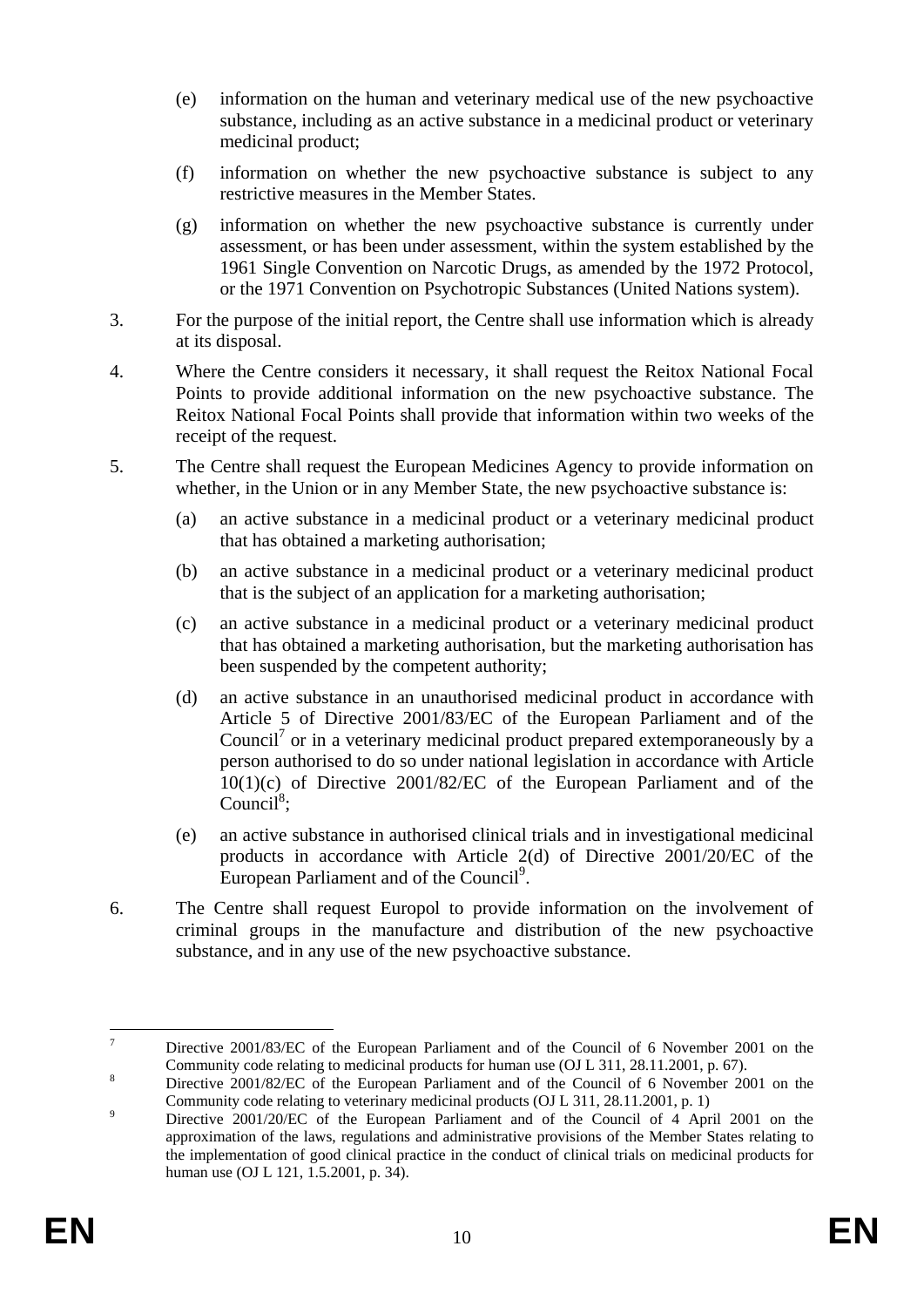- 7. The Centre shall request the European Chemicals Agency and the European Food Safety Authority to provide the information and data at their disposal on the new psychoactive substance.
- 8. The details of the cooperation between the Centre and the bodies and agencies referred to in paragraphs 5, 6 and 7 shall be governed by working arrangements. Such working arrangements shall be concluded in accordance with the second paragraph of Article 20.
- 9. The Centre shall respect the conditions on use of the information, which are communicated to the Centre, including conditions on information and data security and protection of confidential business information.
- 10. The Centre shall submit the initial report to the Commission and the Council within five weeks from the requests for information referred to in paragraphs 5, 6 and 7.
- 11. When the Centre collects information on several new psychoactive substances with similar chemical structure, it shall submit to the Commission and the Council individual initial reports or combined reports dealing with several new psychoactive substances, provided that the characteristics of each new psychoactive substance are clearly identified, within six weeks from the launch of the initial report.

### *Article 5c*

#### **Risk assessment procedure and report**

- 1. Within two weeks from the receipt of the initial report referred to in Article 5b(10) the Commission may request the Centre to assess the potential risks posed by the new psychoactive substance and to draw up a risk assessment report. The risk assessment shall be conducted by the Scientific Committee.
- 2. Within two weeks from the receipt of the combined initial report referred to in Article 5b(11), the Commission may request the Centre to assess the potential risks posed by several new psychoactive substances with similar chemical structure and to draw up a combined risk assessment report. The combined risk assessment shall be conducted by the Scientific Committee of the Centre.
- 3. The risk assessment report or combined risk assessment report shall contain:
	- (a) information on the chemical and physical properties of the new psychoactive substance, the methods and the precursors used for its manufacture or extraction;
	- (b) information on the pharmacological and toxicological properties of the new psychoactive substance;
	- (c) an analysis of the health risks associated with the new psychoactive substance, in particular with respect to its acute and chronic toxicity, abuse liability, dependence-producing potential, and its physical, mental and behavioural effects;
	- (d) an analysis of the social risks associated with the new psychoactive substance, in particular its impact on social functioning, public order and criminal activities, the involvement of criminal groups in the manufacture and distribution of the new psychoactive substance;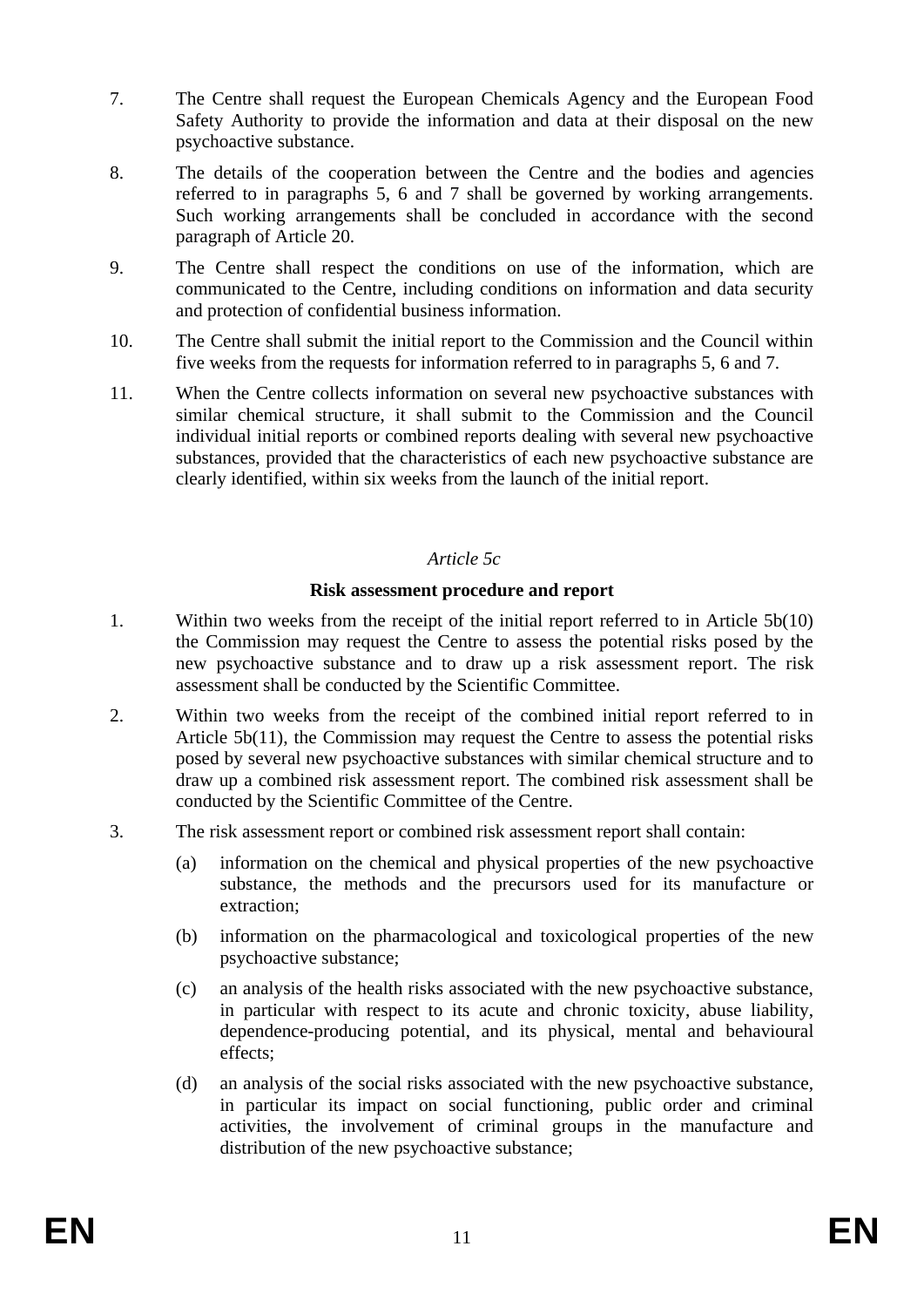- (e) information on the prevalence and patterns of the use of the new psychoactive substance, its availability and potential for diffusion within the Union;
- (f) information on the commercial and industrial use of the new psychoactive substance, the extent of such use(s), as well as its use for scientific research and development purposes.
- 4. The Scientific Committee shall assess the risks posed by the new psychoactive substance or group of new psychoactive substances. The Committee may be extended as deemed necessary by the Director, acting on the advice of the chairperson of the Scientific Committee, by including experts representing the scientific fields relevant for ensuring a balanced assessment of the risks of the new psychoactive substance. The Director shall designate them from a list of experts. The Management Board shall approve the list of experts every three years.

The Commission, the Centre, Europol and the European Medicines Agency shall each have the right to nominate two observers.

- 5. The Scientific Committee shall carry out the risk assessment on the basis of the available information and of any other relevant scientific evidence. It shall take into account all opinions held by its members. The Centre shall organise the risk assessment process, including identifying future information needs and relevant studies.
- 6. The Centre shall submit the risk assessment report to the Commission within six weeks from the receipt of the request from the Commission.
- 7. Upon duly motivated request of the Centre, the Commission may extend the period to complete the risk assessment or combined risk assessment to allow for additional research and data collection to take place. The request of the Centre shall contain information on the period of time needed to complete the risk assessment or combined risk assessment.

#### *Article 5d*

#### **Exclusion from risk assessment**

- 1. No risk assessment shall be carried out where the new psychoactive substance is at an advanced stage of assessment within the United Nations system, namely once the World Health Organisation expert committee on drug dependence has published its critical review together with a written recommendation, except where there is significant information that is new or of particular relevance for the Union and that has not been taken into account by the United Nations system.
- 2. No risk assessment shall be carried out where the new psychoactive substance has been assessed within the United Nations system, but it has been decided not to schedule it under the 1961 Single Convention on Narcotic Drugs, as amended by the 1972 Protocol, or the 1971 Convention on Psychotropic Substances, except where there is significant information that is new or of particular relevance for the Union.
- 3. No risk assessment shall be carried out where the new psychoactive substance is:
	- (a) an active substance in a medicinal product or a veterinary medicinal product that has obtained a marketing authorisation;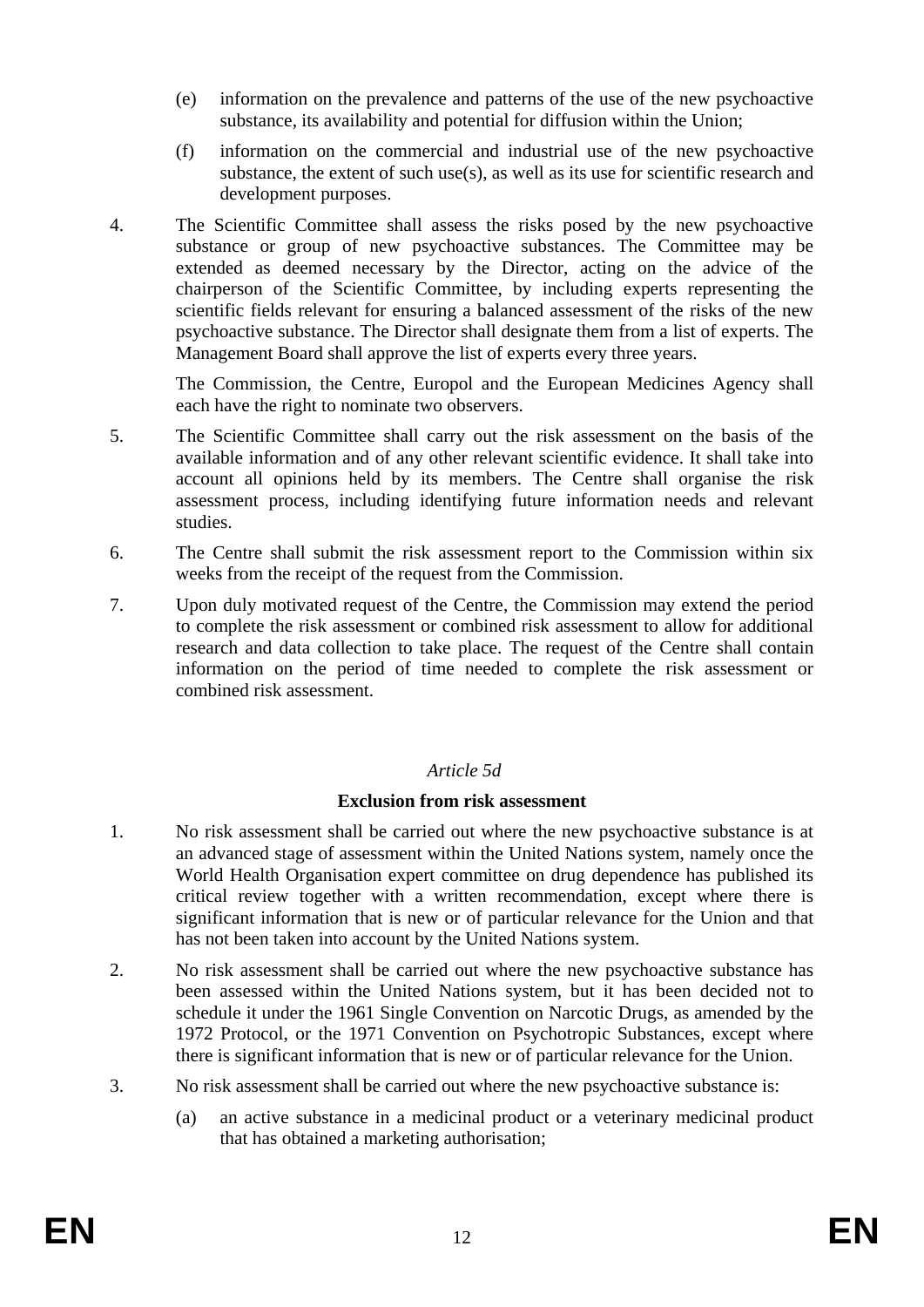- (b) an active substance in a medicinal product or a veterinary medicinal product that is the subject of an application for a marketing authorisation;
- (c) an active substance in a medicinal product or a veterinary medicinal product that has obtained a marketing authorisation, but the marketing authorisation has been suspended, but has not yet been withdrawn, by the competent authority;
- (d) an active substance involved in authorised clinical trials and in investigational medicinal products."

(4) In Article 13 (2) the fourth subparagraph is replaced by the following:

"For the purpose of assessing the risks posed by the psychoactive substance or group of new psychoactive substances, the Scientific Committee may be extended following the procedure laid down in Article 5c(4)."

## *Article 2*

This Regulation shall enter into force on [the same day as the day for transposition of Directive (EU) …/ … [amending Council Framework Decision 2004/757/JHA of 25 October 2004 laying down minimum provision on the constituent elements of criminal acts and penalties in the field of illicit drug trafficking].

This Regulation shall be binding in its entirety and directly applicable in all Member States.

Done at Brussels,

*For the European Parliament For the Council The President The President*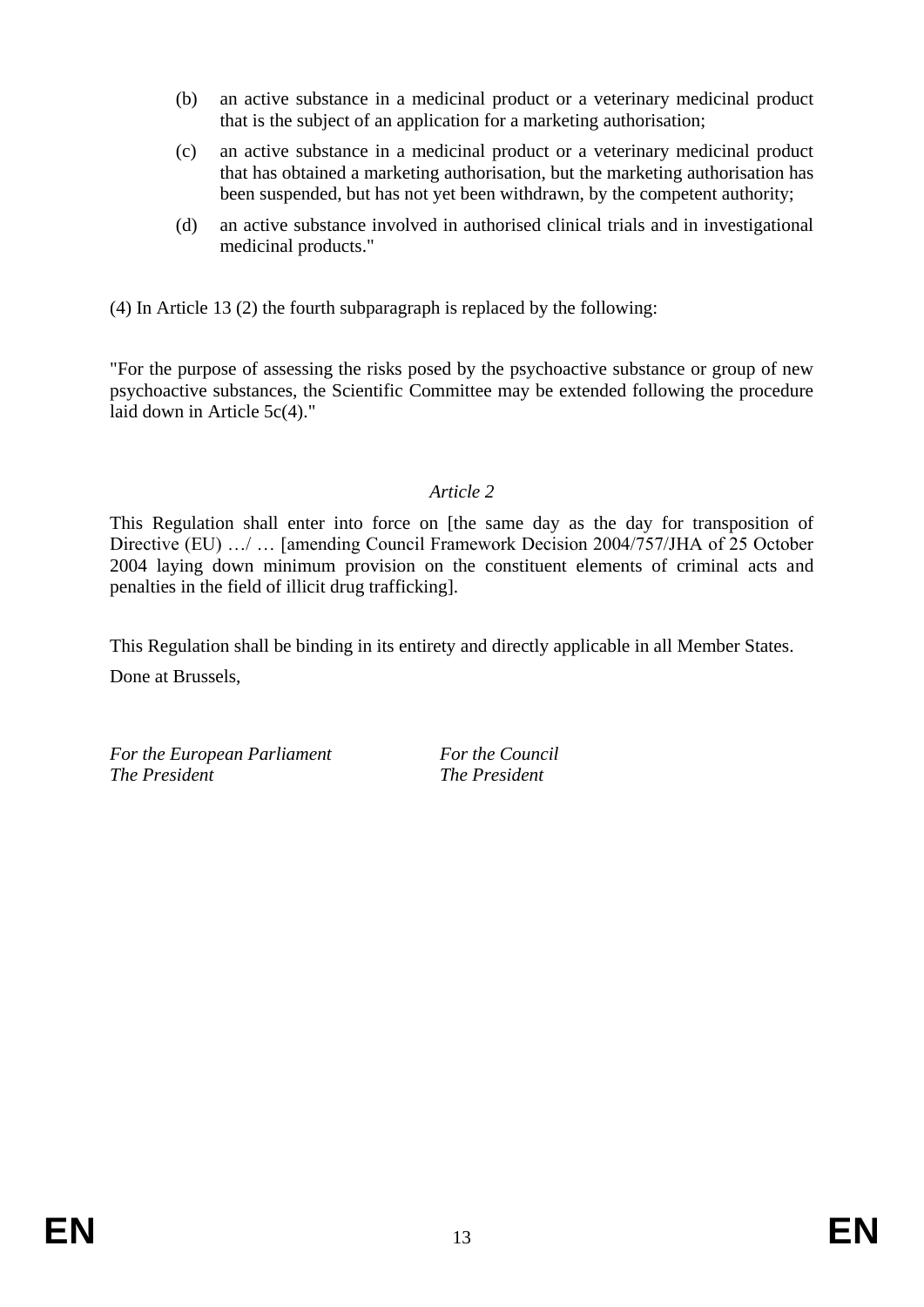# **LEGISLATIVE FINANCIAL STATEMENT**

### 1. FRAMEWORK OF THE PROPOSAL/INITIATIVE

- 1.1. Title of the proposal/initiative
- 1.2. Policy area(s) concerned in the ABM/ABB structure
- 1.3. Nature of the proposal/initiative
- 1.4. Objective(s)
- 1.5. Grounds for the proposal/initiative
- 1.6. Duration and financial impact
- 1.7. Management mode(s) planned

### **2. MANAGEMENT MEASURES**

- 2.1. Monitoring and reporting rules
- 2.2. Management and control system
- 2.3. Measures to prevent fraud and irregularities

# **3. ESTIMATED FINANCIAL IMPACT OF THE PROPOSAL/INITIATIVE**

3.1. Heading(s) of the multiannual financial framework and expenditure budget line(s) affected

- 3.2. Estimated impact on expenditure
- *3.2.1. Summary of estimated impact on expenditure*
- *3.2.2. Estimated impact on operational appropriations*
- *3.2.3. Estimated impact on appropriations of an administrative nature*
- *3.2.4. Compatibility with the current multiannual financial framework*
- *3.2.5. Third-party contributions*
- 3.3. Estimated impact on revenue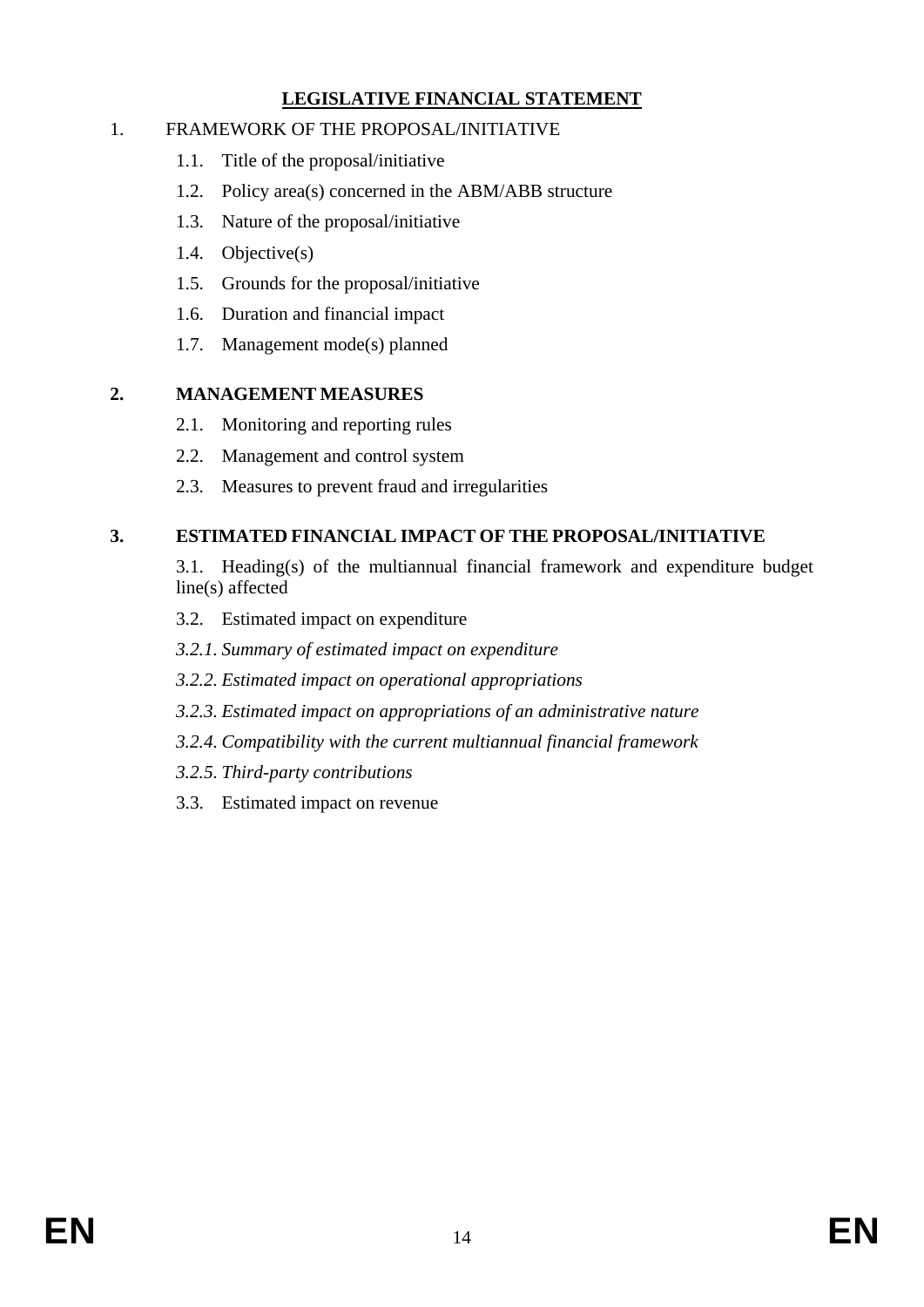# **LEGISLATIVE FINANCIAL STATEMENT**

### 1. FRAMEWORK OF THE PROPOSAL/INITIATIVE

1.1. Title of the proposal/initiative

Proposal for a Regulation of the European Parliament and of the Council amending Regulation (EC) No 1920/2006 of 12 December 2006 on the European Monitoring Centre for Drugs and Drug Addiction as regards information exchange, early warning system and risk assessment procedure on new psychoactive substances

1.2. Policy area(s) concerned in the ABM/ABB structure**<sup>20</sup>**

18 – Migration and Home Affairs

1.3. Nature of the proposal/initiative

 The proposal/initiative relates to **a new action in the mandate of the Agency (exponential growth)**

 $\Box$  The proposal/initiative relates to **a new action following a pilot project/preparatory action**<sup>21</sup>

The proposal/initiative relates to **the extension of an existing action**

The proposal/initiative relates to **an action redirected towards a new action**

- 1.4. Objective(s)
- 1.4.1. The Commission's multiannual strategic objective(s) targeted by the proposal/initiative

The Commission Work Programme 2016, title "An area of justice and fundamental rights based on mutual trust" refers to the implementation of the European Agenda on Security (COM(2015) 185 final adopted on 28.4.2015. The European Agenda on Security states:

"The market for illicit drugs remains the most dynamic of criminal markets, with a recent trend being the proliferation of new psychoactive substances (NPS). The production of NPS increasingly takes place in the EU and points to the urgency of adopting a new legislative framework."

1.4.2. Specific objective(s) and ABM/ABB activity(ies) concerned

#### Relevant general objective:

Contribute to ensuring a high level of security in the European Union while facilitating legitimate travel, through a uniform and high level of control at the external borders and the effective processing of Schengen visas, in compliance with the Union's commitment to fundamental freedoms and human rights.

Specific objective 6:

To support initiatives in the field of drugs policy as regards judicial cooperation and crime prevention aspects closely linked to the general objective of the Justice Programme, insofar as they are not covered by the ISF of by the Health for Growth programme.

<sup>20</sup> <sup>20</sup> ABM: activity-based management; ABB: activity-based budgeting.

As referred to in Article  $54(2)(a)$  or (b) of the Financial Regulation.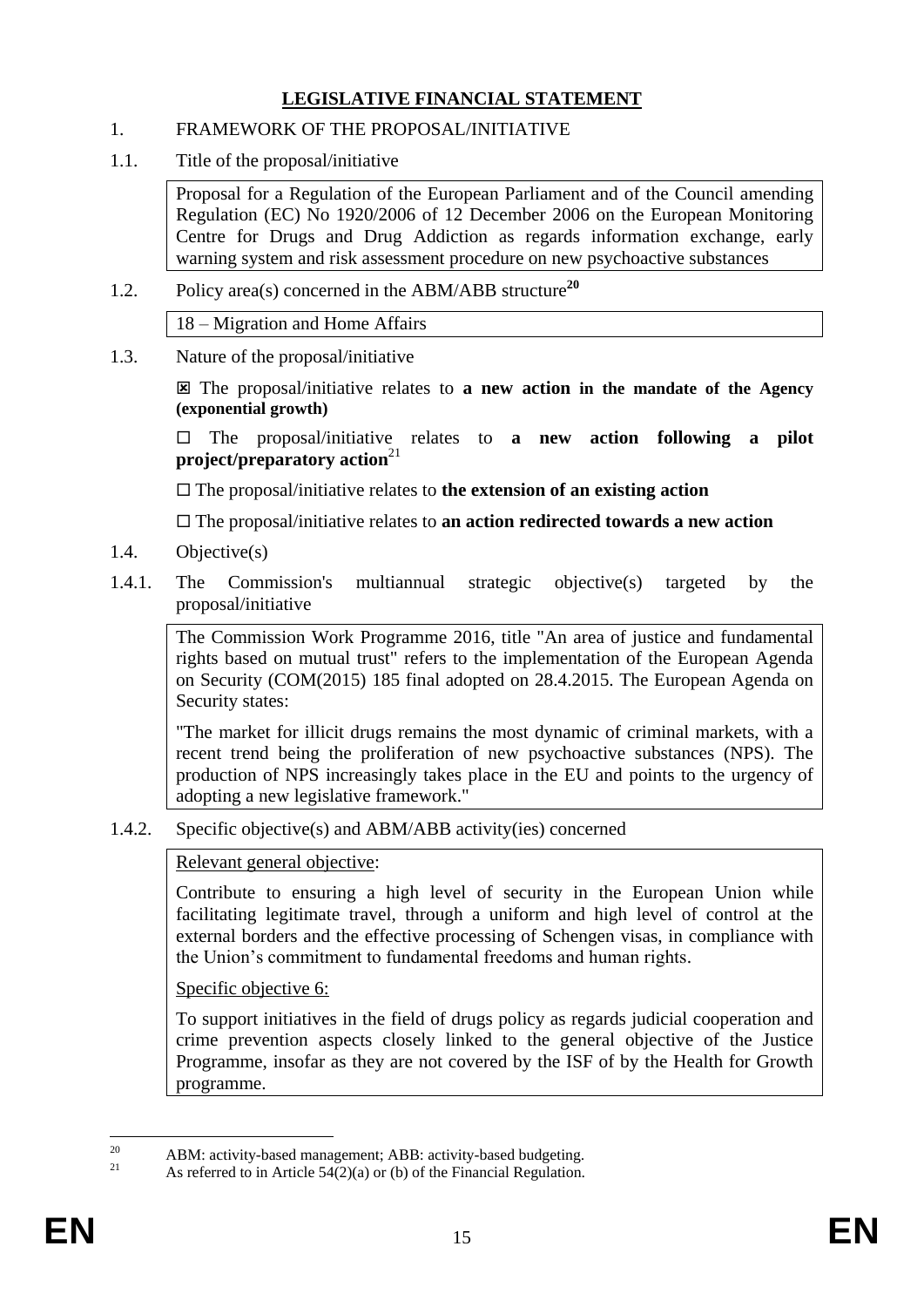# Specific objective 7:

To contribute to reducing drug use and trafficking, and the harms that drugs cause to individuals and to society, through measures to reduce the availability of new drugs, to improve the quality of drug-demand reduction services and the understanding of drug supply, by supporting actions to raise awareness about the risks of drugs, enhance the effectiveness of treatment and support cross-border operational cooperation against drug

ABM/ABB activity(ies) concerned

Anti-drugs

1.4.3. Expected result(s) and impact

*Specify the effects which the proposal/initiative should have on the beneficiaries/groups targeted.*

Providing for an effective and efficient early warning system and risk assessment procedure on new psychoactive substances in order to proactively protect, identify, validate, respond and prevent serious harms caused by new psychoactive substances, and to ensure that harmful new psychoactive can be incriminated in all Member States on the basis of Council Framework Decision 2004/757/JHA [as amended by Directive (EU) .../...]

1.4.4. Indicators of results and impact

*Specify the indicators for monitoring implementation of the proposal/initiative.*

Result indicator 1 (objective 6):

Number of new psychoactive substances assessed (including through testing, if necessary) to enable the EU or the Member States to take appropriate action to protect consumers, depending on the type and level of risk that may pose when consumed by humans.

Result indicator 3 (objective 7):

Degree to which new psychoactive substances which are notified by several Member States and which seem to pose risks are subjected to risk assessment (including to testing, if necessary) to enable the EU or the Member States to take appropriate action to protect consumers.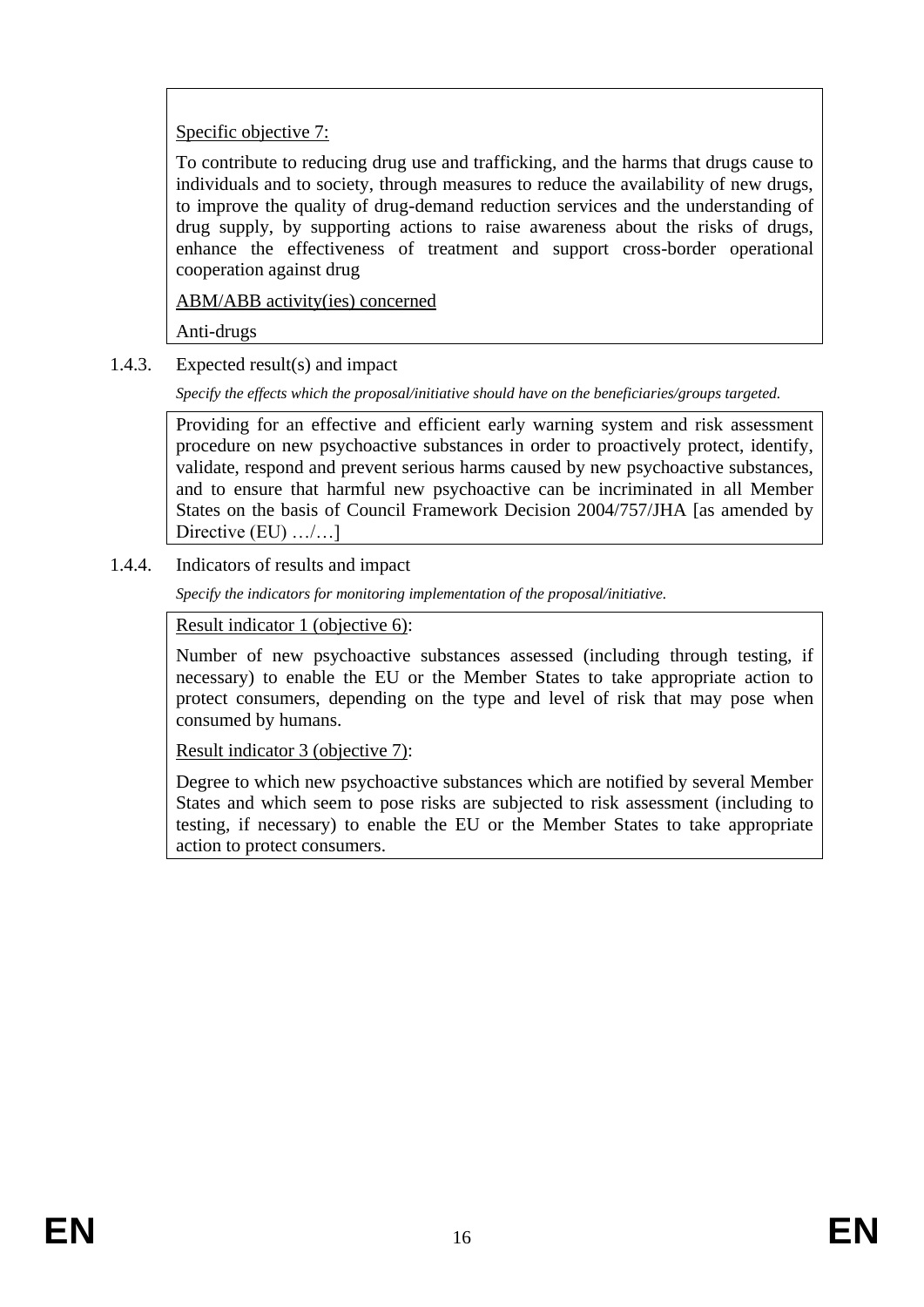- 1.5. Grounds for the proposal/initiative
- 1.5.1. Requirement(s) to be met in the short or long term
	- To protect the health of individuals from the risks posed by harmful new psychoactive substances
	- To provide a basis for decision-making on Union level concerning incrimination of harmful new psychoactive substances on the basis of Council Framework Decision 2004/757/JHA [as amended by Directive (EU) .../...]
	- To improve the capacity to rapidly identify and assess new psychoactive substances
- 1.5.2. Added value of EU involvement

A strengthened early warning system would boost the exchange of information among Member States, with the clear added value of alerting Member States to potentially harmful substances that have emerged in other Member States, to help them anticipate a potential public health threat. The assessment of risk of new psychoactive substances at EU level has the added value of pooling scientific resources and analytical capacities from across the Union and to provide the best evidence available on a substance, thus forming a solid basis of decision making on Union level on new psychoactive substances based on Council Framework Decision 2004/757/JHA [as amended by Directive (EU) …/…]

1.5.3. Lessons learned from similar experiences in the past

The current system based on Council Decision 2005/387/JHA on the information exchange, risk-assessment and control of new psychoactive substances is too slow to address effectively the fast growing number of new psychoactive substances.

1.5.4. Compatibility and possible synergy with other appropriate instruments

Action in the field of new psychoactive substances is in compliance with Union strategic policy documents, in particular the European Agenda on Security<sup>22</sup> and the EU Drugs Strategy 2013-2020. EU action in the field of new psychoactive substances is also fully consistent with action at the United Nation's level.

1.6. Duration and financial impact

 $\Box$  Proposal/initiative of limited duration

- $\Box$  Proposal/initiative in effect from [DD/MM]YYYY to [DD/MM]YYYY
- $\Box$  Financial impact from YYYY to YYYY
- Proposal/initiative of **unlimited duration**
	- $\Box$  Implementation with a start-up period from 2017 to 2020,
	- $\Box$  followed by full-scale operation.
- 1.7. Management mode(s) planned**<sup>23</sup>**

**Direct management** by the Commission

 $\overline{22}$  $\frac{22}{23}$  COM(2015) 185 final.

<sup>23</sup> Details of management modes and references to the Financial Regulation may be found on the BudgWeb site: http://www.cc.cec/budg/man/budgmanag/budgmanag\_en.html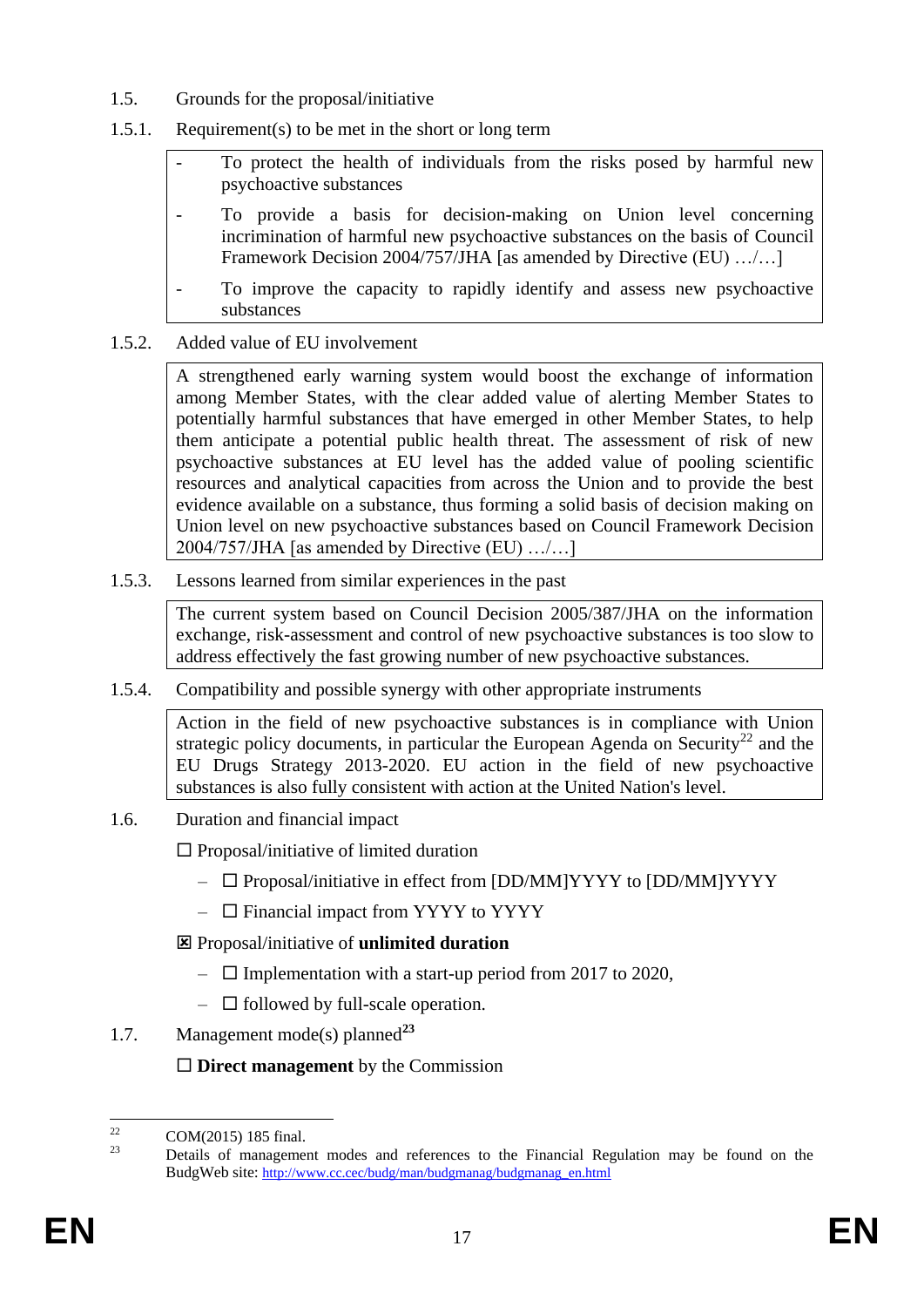- $\Box$  by its departments, including by its staff in the Union delegations;
- $\Box$  by the executive agencies
- □ **Shared management** with the Member States

**Indirect management** by entrusting budget implementation tasks to:

- $\Box$  third countries or the bodies they have designated;
- $\Box$  international organisations and their agencies (to be specified);
- $\Box$  the EIB and the European Investment Fund;
- $\boxtimes$  bodies referred to in Articles 208 and 209 of the Financial Regulation;
- $\Box$  public law bodies;
- $\Box$  bodies governed by private law with a public service mission to the extent that they provide adequate financial guarantees;
- $\Box$  bodies governed by the private law of a Member State that are entrusted with the implementation of a public-private partnership and that provide adequate financial guarantees;
- $\Box$  persons entrusted with the implementation of specific actions in the CFSP pursuant to Title V of the TEU, and identified in the relevant basic act.
- If more than one management mode is indicated, please provide details in the 'Comments' section.

Comments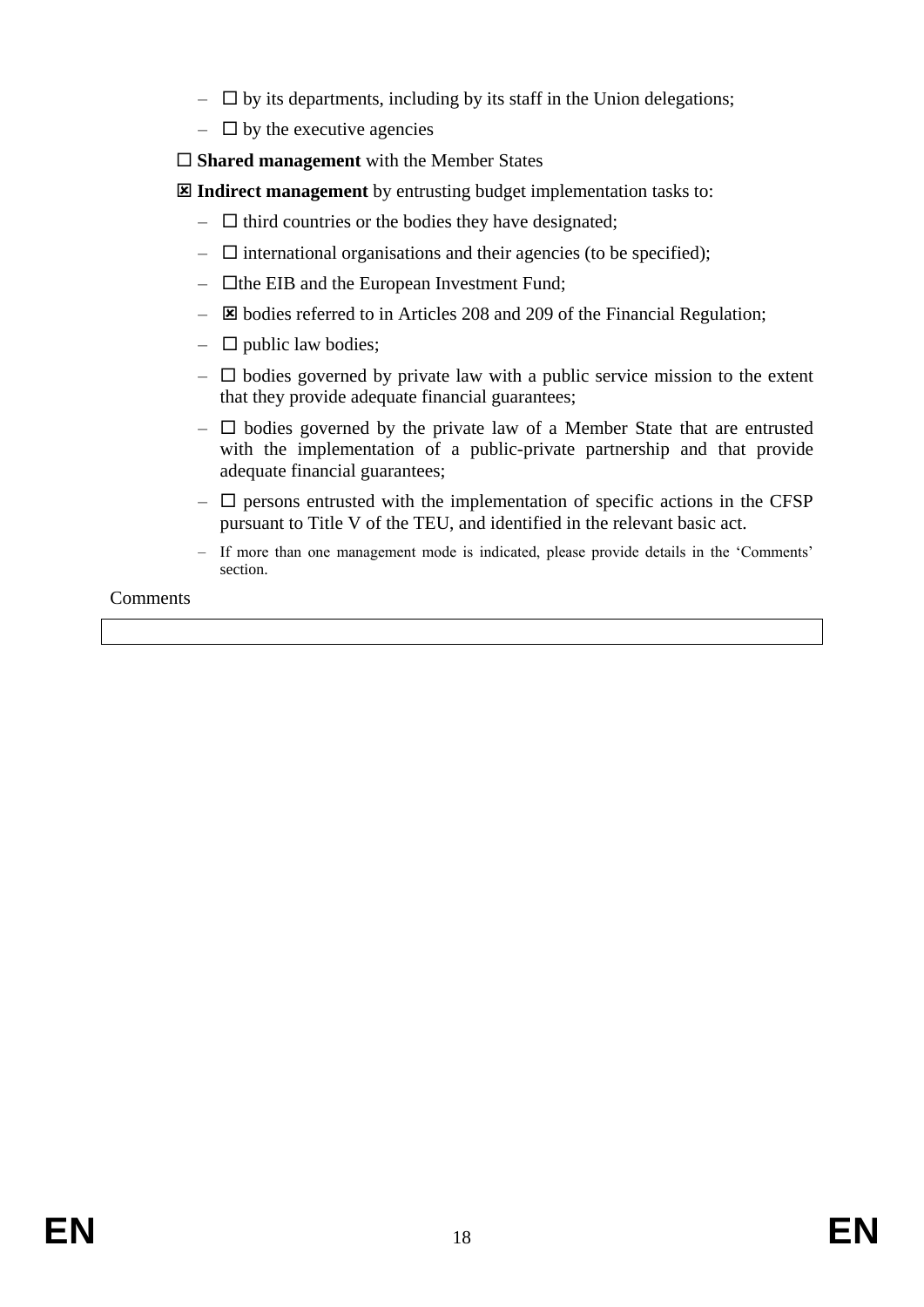### 2. MANAGEMENT MEASURES

#### 2.1. Monitoring and reporting rules

*Specify frequency and conditions.*

According to Article 23 of Regulation No 1920/2006 establishing the European Monitoring Centre for Drugs and Drug Addiction an external evaluation of the Centre takes place every six years which coincide with the completion of two subsequent 3-year working programmes of the Centre.

According to Article 9(7) of Regulation No 1920/2006 establishing the European Monitoring Centre for Drugs and Drug Addiction "The Management Board shall adopt the annual report on the Centre's activities and forward it by 15 June to the European Parliament, the Council, the Commission, the Court of Auditors and the Member States."

- 2.2. Management and control system
- 2.2.1. Risk(s) identified

Possible delays in implementation to be mitigated by regular monitoring

2.2.2. Information concerning the internal control system set up

Standard Commission control/infringment procedures concerning the application of the amended Regulation

2.2.3. Estimate of the costs and benefits of the controls and assessment of the expected level of risk of error

Not relevant as no risks identified

2.3. Measures to prevent fraud and irregularities

*Specify existing or envisaged prevention and protection measures.*

According to Article 16 of Regulation No 1920/2006 establishing the European Monitoring Centre for Drugs and Drug Addiction, in order to combat fraud, corruption and any other illegal activies affecting the Communities financial interests, the provisions of Regulation 1073/1999 shall apply without restrictions to the Centre.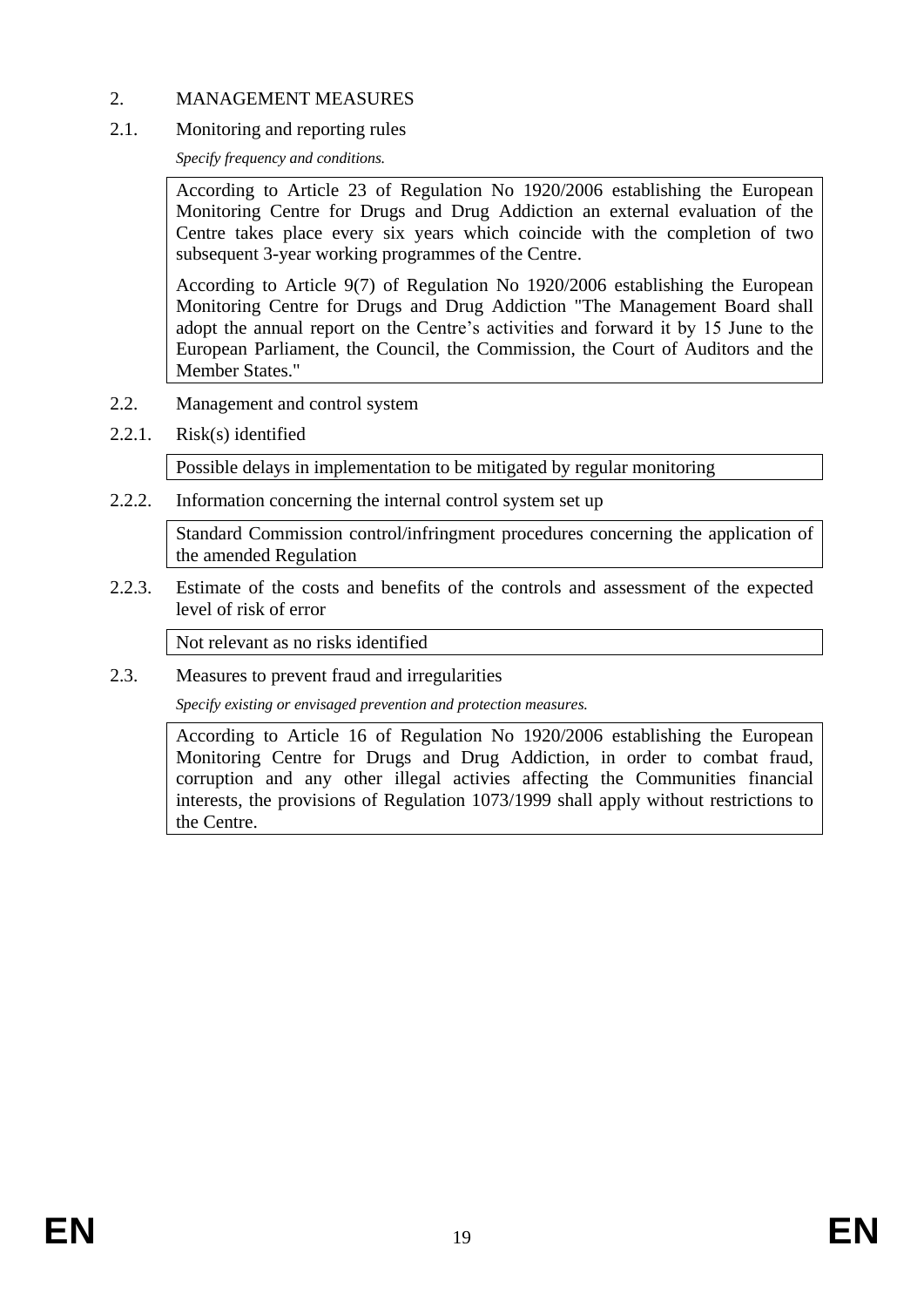## 3. ESTIMATED FINANCIAL IMPACT OF THE PROPOSAL/INITIATIVE

- 3.1. Heading(s) of the multiannual financial framework and expenditure budget line(s) affected
	- Existing budget lines

In order of multiannual financial framework headings and budget lines.

|                                                     | Budget line                                                                     | Type of<br>expenditure      |                                        |                                      | Contribution            |                                                                                  |
|-----------------------------------------------------|---------------------------------------------------------------------------------|-----------------------------|----------------------------------------|--------------------------------------|-------------------------|----------------------------------------------------------------------------------|
| Heading of<br>multiannual<br>financial<br>framework | Number<br>Heading 3                                                             | Diff./Non-<br>diff. $^{24}$ | from<br><b>EFTA</b><br>countries<br>25 | from<br>candidate<br>26<br>countries | from third<br>countries | within the<br>meaning of<br>Article $21(2)(b)$ of<br>the Financial<br>Regulation |
|                                                     | European Monitoring Centre for Drugs<br>and Drug Addiction (EMCDDA)<br>18 06 02 | Diff.                       | N <sub>O</sub>                         | NO.                                  | N <sub>O</sub>          | NO.                                                                              |

New budget lines requested - NA

*In order of multiannual financial framework headings and budget lines.*

|                                                     | Budget line                                     | Type of<br>expenditure |                                  |                                | Contribution            |                                                                                  |
|-----------------------------------------------------|-------------------------------------------------|------------------------|----------------------------------|--------------------------------|-------------------------|----------------------------------------------------------------------------------|
| Heading of<br>multiannual<br>financial<br>framework | Number<br>$\left[ \ldots \right]$ [Heading<br>. | Diff./Non-<br>diff.    | from<br><b>EFTA</b><br>countries | from<br>candidate<br>countries | from third<br>countries | within the<br>meaning of<br>Article $21(2)(b)$ of<br>the Financial<br>Regulation |
|                                                     | $\left[\ldots\right]\left[XX.YY.YY.YY\right]$   |                        | YES/N<br>O                       | YES/NO                         | YES/N<br>O              | YES/NO                                                                           |

 $24$ <sup>24</sup> Diff. = Differentiated appropriations / Non-diff. = Non-differentiated appropriations.<br>
EETA: European Free Trede Association

<sup>&</sup>lt;sup>25</sup> EFTA: European Free Trade Association.<br> **Condidate countries and where applicable** 

<sup>26</sup> Candidate countries and, where applicable, potential candidate countries from the Western Balkans.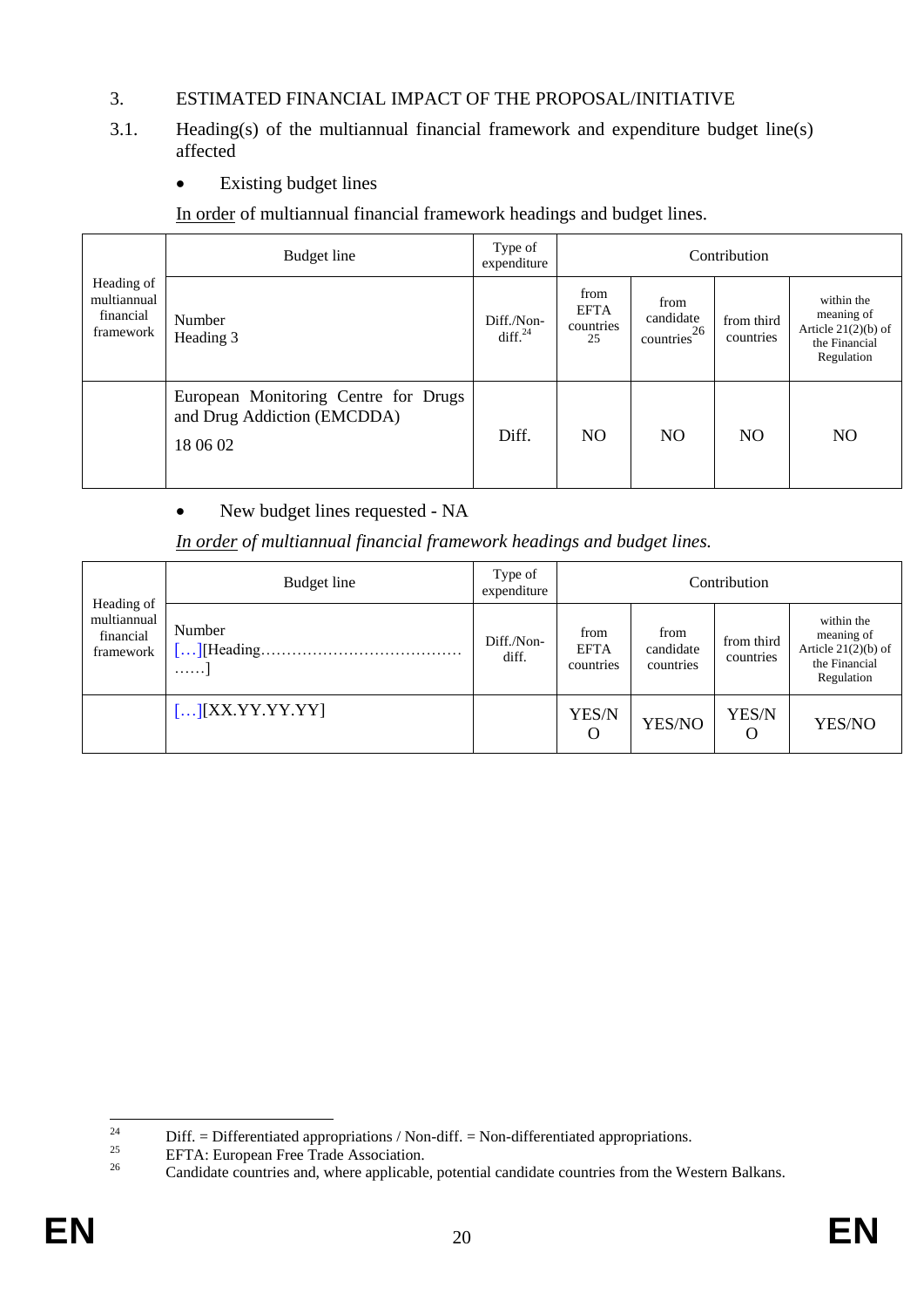#### 3.2. Estimated impact on expenditure

### 3.2.1. Summary of estimated impact on expenditure

#### EUR million (to three decimal places)

| $- -$<br>Heading of multiannual financial<br>framework | Number | $ -$<br>Heading.<br>. . |
|--------------------------------------------------------|--------|-------------------------|
|--------------------------------------------------------|--------|-------------------------|

| <b>EMCDDA</b>                                                                                                 |             |                 | Year<br>$2017^{27}$ | Year<br>2018 | Year<br>2019 | Year<br>2020 | Enter as many years as<br>necessary to show the duration<br>of the impact (see point 1.6) | <b>TOTAL</b> |
|---------------------------------------------------------------------------------------------------------------|-------------|-----------------|---------------------|--------------|--------------|--------------|-------------------------------------------------------------------------------------------|--------------|
| • Operational appropriations                                                                                  |             |                 |                     |              |              |              |                                                                                           |              |
| Number of budget line 18 06 02                                                                                | Commitments | (1)             | 15,1356             | 15,1356      | 15,2866      | 15,5886      |                                                                                           | 61,1464      |
|                                                                                                               | Payments    | (2)             | 15,1356             | 15,1356      | 15,2866      | 15,5886      |                                                                                           | 61,1464      |
| Number of budget line                                                                                         | Commitments | (1a)            |                     |              |              |              |                                                                                           |              |
|                                                                                                               | Payments    | (2a)            |                     |              |              |              |                                                                                           |              |
| Appropriations of an administrative nature financed from the<br>envelope of specific programmes <sup>28</sup> |             |                 |                     |              |              |              |                                                                                           |              |
| Number of budget line                                                                                         |             | (3)             |                     |              |              |              |                                                                                           |              |
| <b>TOTAL</b> appropriations                                                                                   | Commitments | $=1+1a$<br>$+3$ | 15,1356             | 15,1356      | 15,2866      | 15,5886      |                                                                                           | 61,1464      |
| for EMCDDA                                                                                                    | Payments    | $=2+2a$<br>$+3$ | 15,1356             | 15,1356      | 15,2866      | 15,5886      |                                                                                           | 61,1464      |
|                                                                                                               | Commitments | (4)             | 15,1356             | 15,1356      | 15,2866      | 15,5886      |                                                                                           | 61,1464      |
| • TOTAL operational appropriations                                                                            | Payments    | (5)             | 15,1356             | 15,1356      | 15,2866      | 15,5886      |                                                                                           | 61,1464      |

 $27\,$ <sup>27</sup> Year N is the year in which implementation of the proposal/initiative starts.<br><sup>28</sup> Technical and/or edministrative assistance and amongliture in support of the

Technical and/or administrative assistance and expenditure in support of the implementation of EU programmes and/or actions (former 'BA' lines), indirect research, direct research.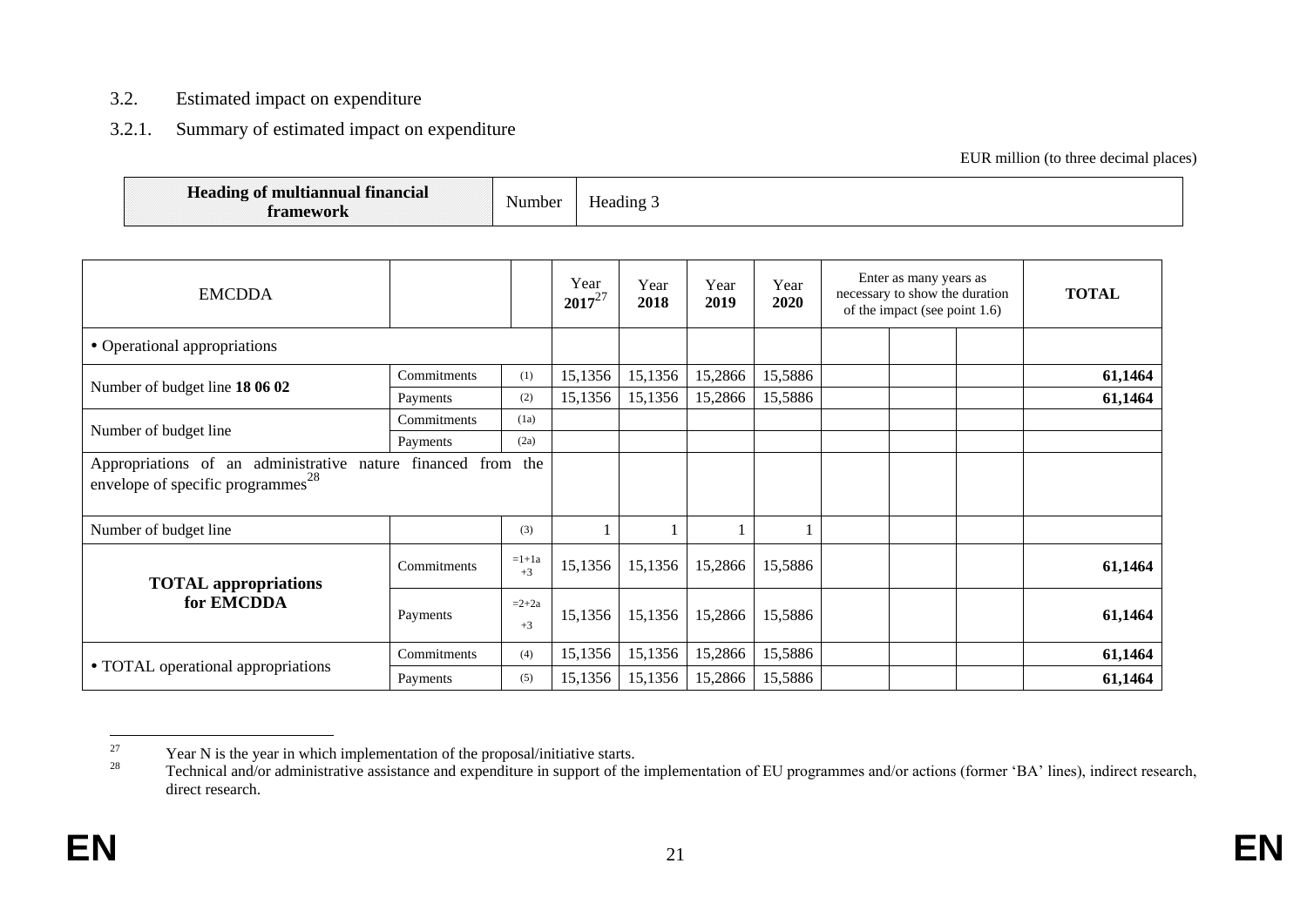| TOTAL appropriations of an administrative nature<br>financed from the envelope for specific programmes |             | (6)       |                                                |  |  |         |
|--------------------------------------------------------------------------------------------------------|-------------|-----------|------------------------------------------------|--|--|---------|
| <b>TOTAL appropriations</b>                                                                            | Commitments |           | $=4+6$   15,1356   15,1356   15,2866   15,5886 |  |  | 61,1464 |
| under HEADING 3<br>of the multiannual financial framework                                              | Payments    | $= 5 + 6$ | 15,1356   15,1356   15,2866   15,5886          |  |  | 61,1464 |

### **If more than one heading is affected by the proposal / initiative: NA**

|                                                                                                          | Commitments | (4)       |  |  |  |  |
|----------------------------------------------------------------------------------------------------------|-------------|-----------|--|--|--|--|
| • TOTAL operational appropriations                                                                       | Payments    | (5)       |  |  |  |  |
| • TOTAL appropriations of an administrative nature<br>financed from the envelope for specific programmes |             | (6)       |  |  |  |  |
| <b>TOTAL appropriations</b>                                                                              | Commitments | $=4+6$    |  |  |  |  |
| under HEADINGS 1 to 4<br>of the multiannual financial framework<br>(Reference amount)                    | Payments    | $= 5 + 6$ |  |  |  |  |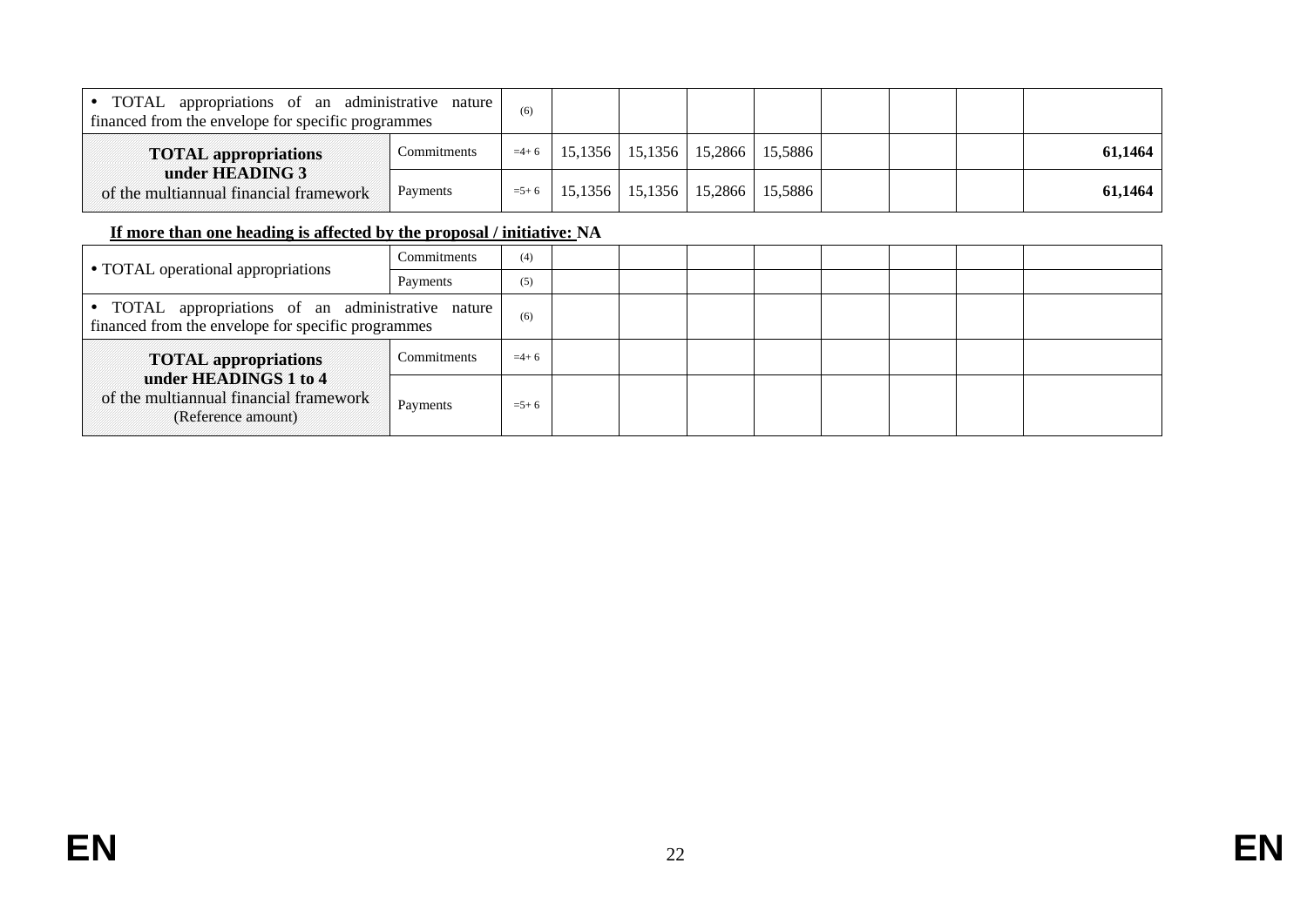| $-$<br>t multiannual financial<br><b>Leading</b> $\alpha$<br>tramework<br>⊥u allı |  | expenditure |
|-----------------------------------------------------------------------------------|--|-------------|
|-----------------------------------------------------------------------------------|--|-------------|

EUR million (to three decimal places)

|                                    |                | Year<br>2017 | Year<br>2018 | Year<br>2019 | Year<br>2020 | Enter as many years as<br>necessary to show the duration<br>of the impact (see point 1.6) | <b>TOTAL</b> |
|------------------------------------|----------------|--------------|--------------|--------------|--------------|-------------------------------------------------------------------------------------------|--------------|
| DG: HOME                           |                |              |              |              |              |                                                                                           |              |
| • Human resources                  |                | 0,402        | 0,402        | 0,402        | 0,402        |                                                                                           | 1,6080       |
| • Other administrative expenditure |                |              |              |              |              |                                                                                           |              |
| <b>TOTAL DG HOME</b>               | Appropriations | 0.402        | 0,402        | 0,402        | 0,402        |                                                                                           | 1,6080       |

| <b>TOTAL appropriations</b><br>under HEADING 5<br>of the multiannual financial framework | Total<br>commitments<br>$=$<br>Total payments) | 0.402 | 0,402 | 0,402 | 0,402 |  |  |  | 1,6080 |
|------------------------------------------------------------------------------------------|------------------------------------------------|-------|-------|-------|-------|--|--|--|--------|
|------------------------------------------------------------------------------------------|------------------------------------------------|-------|-------|-------|-------|--|--|--|--------|

EUR million (to three decimal places)

|                                                      |             | $Year^{29}$<br>2017 | Year<br>2018 | Year<br>2019 | Year<br>2020 | Enter as many years as necessary<br>to show the duration of the<br>impact (see point $1.6$ ) | <b>TOTAL</b> |
|------------------------------------------------------|-------------|---------------------|--------------|--------------|--------------|----------------------------------------------------------------------------------------------|--------------|
| <b>TOTAL</b> appropriations<br>under HEADINGS 1 to 5 | Commitments | 15,5376             | 15,5376      | 15,6886      | 15,990       |                                                                                              | 62,7544      |
| of the multiannual financial framework               | Payments    | 15,5376             | 15,5376      | 15,6886      | 15,990       |                                                                                              | 62,7544      |

<sup>29</sup> Year N is the year in which implementation of the proposal/initiative starts.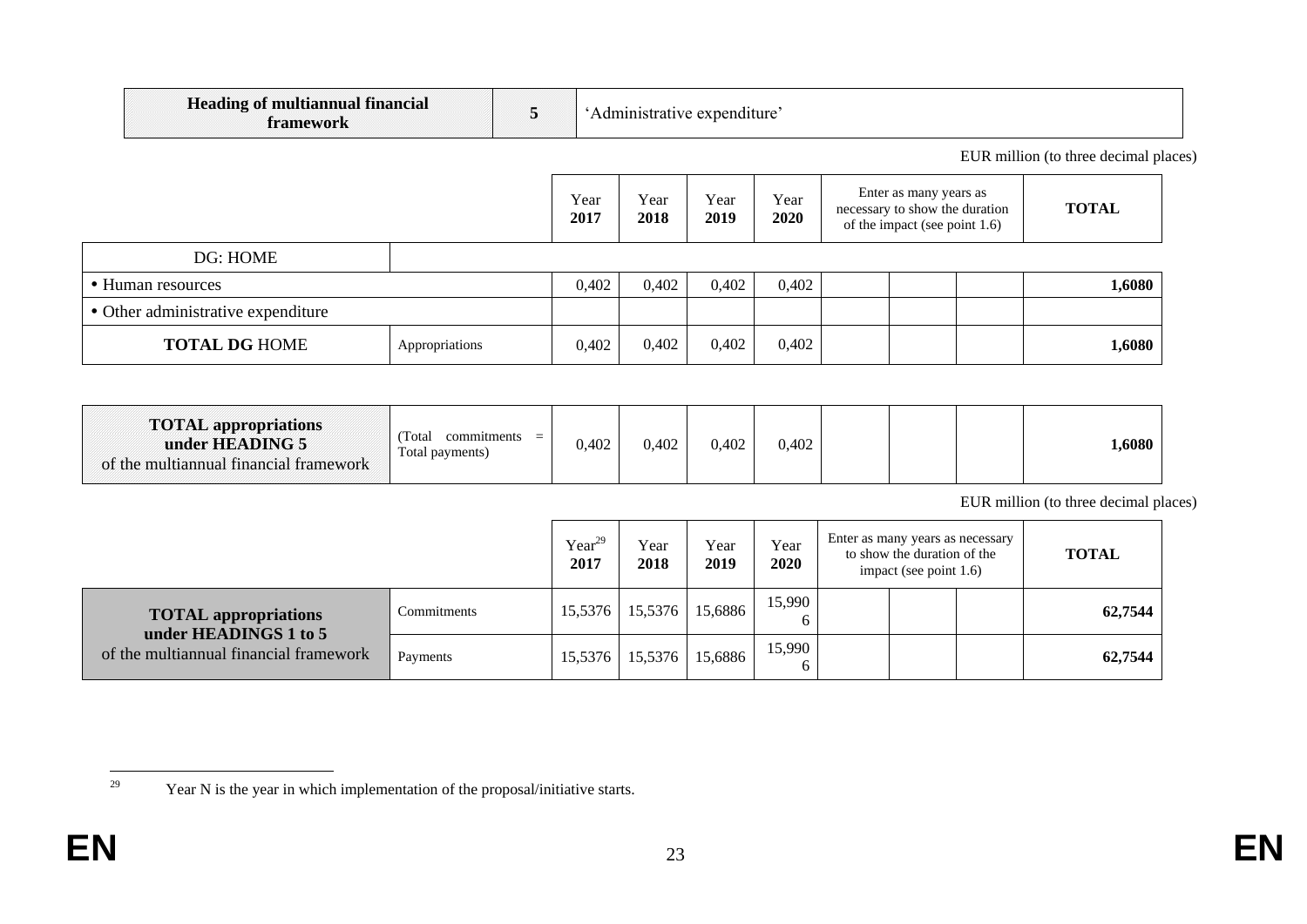## 3.2.2. Estimated impact on operational appropriations

- $\Box$  The proposal/initiative does not require the use of operational appropriations
- $\blacksquare$  The proposal/initiative requires the use of additional operational appropriations, as explained below:

Commitment appropriations in EUR million (to three decimal places)

| <b>Indicate</b>                           |                           |                     |                | Year<br>2017 |                           | Year<br>2018 |                                    | Year<br>2019 | Year<br>2020                       |        |                           |      |                           | Enter as many years as necessary to show the<br>duration of the impact (see point 1.6) |                               |      |                         | <b>TOTAL</b>  |
|-------------------------------------------|---------------------------|---------------------|----------------|--------------|---------------------------|--------------|------------------------------------|--------------|------------------------------------|--------|---------------------------|------|---------------------------|----------------------------------------------------------------------------------------|-------------------------------|------|-------------------------|---------------|
| objectives and<br>outputs*                |                           |                     |                |              |                           |              |                                    |              | <b>OUTPUTS</b>                     |        |                           |      |                           |                                                                                        |                               |      |                         |               |
| $\mathbb Q$                               | Type <sup>30</sup>        | Aver<br>age<br>cost | $\overline{R}$ | Cost         | $\mathsf{S}^{\mathsf{o}}$ | Cost         | $\rm \stackrel{\circ}{\mathbf{Z}}$ | Cost         | $\rm \stackrel{\circ}{\mathbf{Z}}$ | Cost   | $\mathsf{S}^{\mathsf{o}}$ | Cost | $\mathsf{S}^{\mathsf{O}}$ | Cost                                                                                   | $\rm \stackrel{\circ}{\rm X}$ | Cost | Total<br>N <sub>o</sub> | Total<br>cost |
| SPECIFIC OBJECTIVES No 6 & $7^{31}$       |                           |                     |                |              |                           |              |                                    |              |                                    |        |                           |      |                           |                                                                                        |                               |      |                         |               |
| - Output                                  | System<br>develop<br>ment |                     | $\mathbf{1}$   | 0,2416       |                           | 0,2416       |                                    | 0,0966       | $\mathbf{1}$                       | 0,0966 |                           |      |                           |                                                                                        |                               |      |                         | 0,676         |
| - Output                                  |                           |                     |                |              |                           |              |                                    |              |                                    |        |                           |      |                           |                                                                                        |                               |      |                         |               |
| Subtotal for specific objectives No 6 & 7 |                           |                     | $\mathbf{1}$   | 0,2416       |                           | 0,2416       |                                    | 0,0966       | $\mathbf{1}$                       | 0,0966 |                           |      |                           |                                                                                        |                               |      |                         | 0,676         |
|                                           | <b>TOTAL COST</b>         |                     | $\mathbf{1}$   | 0,2416       |                           | 0,2416       |                                    | 0,0966       | 1                                  | 0,0966 |                           |      |                           |                                                                                        |                               |      |                         | 0,676         |

\* The output presented only covers the new task linked to the NPS.

 $30\,$ <sup>30</sup> Outputs are products and services to be supplied (e.g.: number of student exchanges financed, number of km of roads built, etc.).

As described in point 1.4.2. 'Specific objective(s)...'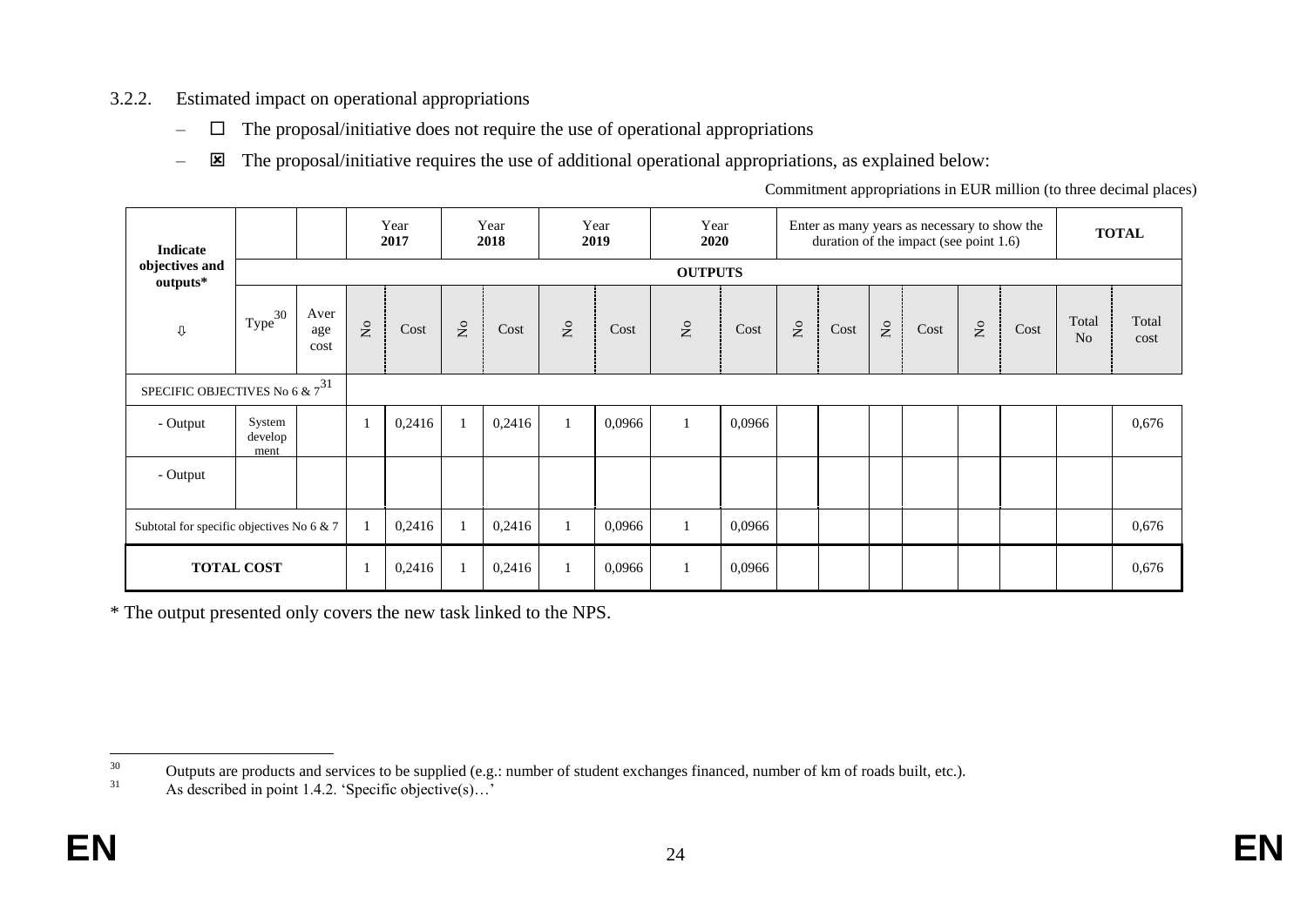### 3.2.3. Estimated impact on appropriations of an administrative nature

3.2.3.1. Summary

 $\Box$  The proposal/initiative does not require the use of appropriations of an administrative nature

 $\boxtimes$  The proposal/initiative requires the use of appropriations of an administrative nature, as explained below:

EUR million (to three decimal places)

| Enter as many years as necessary to show the<br>2020<br>$T\Omega T^*$<br>2019<br>$2017^{32}$<br>2016<br>2018<br>duration of the impact (see point $1.6$ ) |
|-----------------------------------------------------------------------------------------------------------------------------------------------------------|
|-----------------------------------------------------------------------------------------------------------------------------------------------------------|

| <b>HEADING 5</b><br>of the multiannual<br>financial framework       | 2017  | 2018  | 2019  | 2020  |  |        |
|---------------------------------------------------------------------|-------|-------|-------|-------|--|--------|
| Human resources (FTE<br>DG HOME)                                    | 0,402 | 0,402 | 0,402 | 0,402 |  | 1,6080 |
| Other administrative<br>expenditure                                 |       |       |       |       |  |        |
| <b>Total HEADING 5</b><br>of the multiannual<br>financial framework | 0,402 | 0,402 | 0,402 | 0,402 |  | 1,6080 |

| <b>TOTAL</b><br>0,402<br>0,402 | 0,402<br>0,402 | l,6080 |
|--------------------------------|----------------|--------|
|--------------------------------|----------------|--------|

The appropriations required for human resources and other expenditure of an administrative nature will be met by appropriations from the DG that are already assigned to management of the action and/or have been redeployed within the DG, together if necessary with any additional allocation which may be granted to the managing DG under the annual allocation procedure and in the light of budgetary constraints.

3.2.3.2. Estimated requirements of human resources

 $\Box$  The proposal/initiative does not require the use of human resources.

 $\boxtimes$  The proposal/initiative requires the use of human resources, as explained below:

*Estimate to be expressed in full time equivalent units*

 $32$ 

Year N is the year in which implementation of the proposal/initiative starts.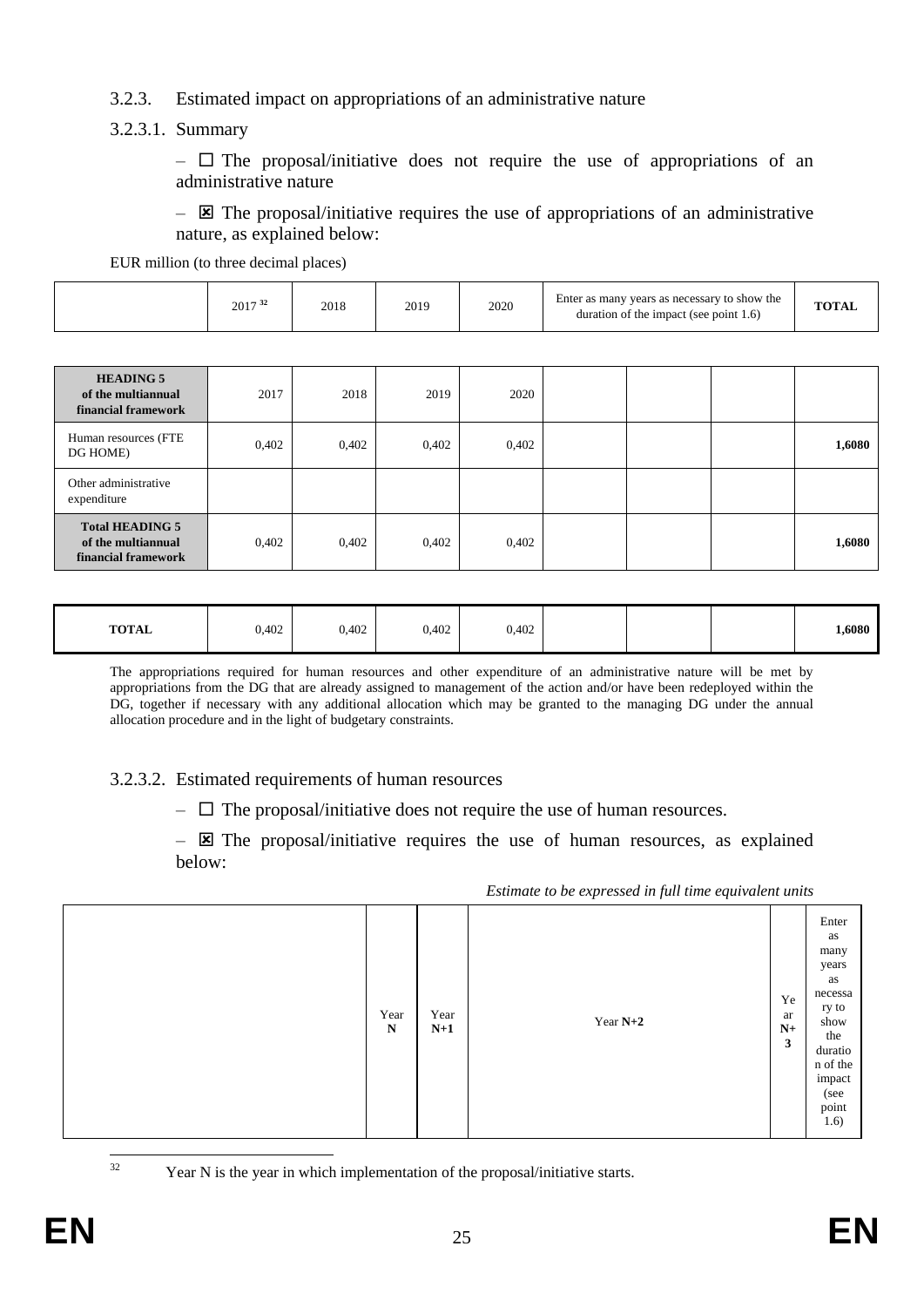| • Establishment plan posts (officials and temporary staff)            |                  |   |   |   |   |  |  |
|-----------------------------------------------------------------------|------------------|---|---|---|---|--|--|
| 18 01 01 01 (Headquarters and Commission's<br>Representation Offices) |                  | 3 | 3 | 3 | 3 |  |  |
| XX 01 01 02 (Delegations)                                             |                  |   |   |   |   |  |  |
| XX 01 05 01 (Indirect research)                                       |                  |   |   |   |   |  |  |
| 10 01 05 01 (Direct research)                                         |                  |   |   |   |   |  |  |
| • External staff (in Full Time Equivalent unit: FTE) <sup>33</sup>    |                  |   |   |   |   |  |  |
| XX 01 02 01 (AC, END, INT from the 'global<br>envelope')              |                  |   |   |   |   |  |  |
| XX 01 02 02 (AC, AL, END, INT and JED in the<br>delegations)          |                  |   |   |   |   |  |  |
| - at Headquarters<br>XX 01 04 yy <sup>34</sup>                        |                  |   |   |   |   |  |  |
|                                                                       | - in Delegations |   |   |   |   |  |  |
| $XX$ 01 05 02 (AC, END, INT – Indirect research)                      |                  |   |   |   |   |  |  |
| $10010502$ (AC, END, INT – Direct research)                           |                  |   |   |   |   |  |  |
| Other budget lines (specify)                                          |                  |   |   |   |   |  |  |
| <b>TOTAL</b>                                                          |                  | 3 | 3 | 3 | 3 |  |  |

**XX** is the policy area or budget title concerned.

The human resources required will be met by staff from the DG who are already assigned to management of the action and/or have been redeployed within the DG, together if necessary with any additional allocation which may be granted to the managing DG under the annual allocation procedure and in the light of budgetary constraints.

Description of tasks to be carried out:

| Officials and temporary staff | Represent the Commission in the Management Board of the Agency. Draw up<br>Commissin opinion on the annual work programme and monitor its implementation.<br>Supervise the preparation of the Agency's budget and monitor implementation of the<br>budget. Assist the Agency in developing its activities in line with EU policies<br>including by participating in experts meetings. |
|-------------------------------|---------------------------------------------------------------------------------------------------------------------------------------------------------------------------------------------------------------------------------------------------------------------------------------------------------------------------------------------------------------------------------------|
| External staff                |                                                                                                                                                                                                                                                                                                                                                                                       |

#### 3.2.4. Compatibility with the current multiannual financial framework

 $\boxtimes$  The proposal/initiative is compatible with the current multiannual financial framework.

 $\Box$  The proposal/initiative will entail reprogramming of the relevant heading in the multiannual financial framework.

Explain what reprogramming is required, specifying the budget lines concerned and the corresponding amounts.

 $\Box$  The proposal/initiative requires application of the flexibility instrument or revision of the multiannual financial framework.

Explain what is required, specifying the headings and budget lines concerned and the corresponding amounts.

#### 3.2.5. Third-party contributions

 $33$  $AC=$  Contract Staff;  $AL = Local$  Staff;  $END=$  Seconded National Expert; INT = agency staff; JED= Junior Experts in Delegations.

<sup>&</sup>lt;sup>34</sup> Sub-ceiling for external staff covered by operational appropriations (former 'BA' lines).